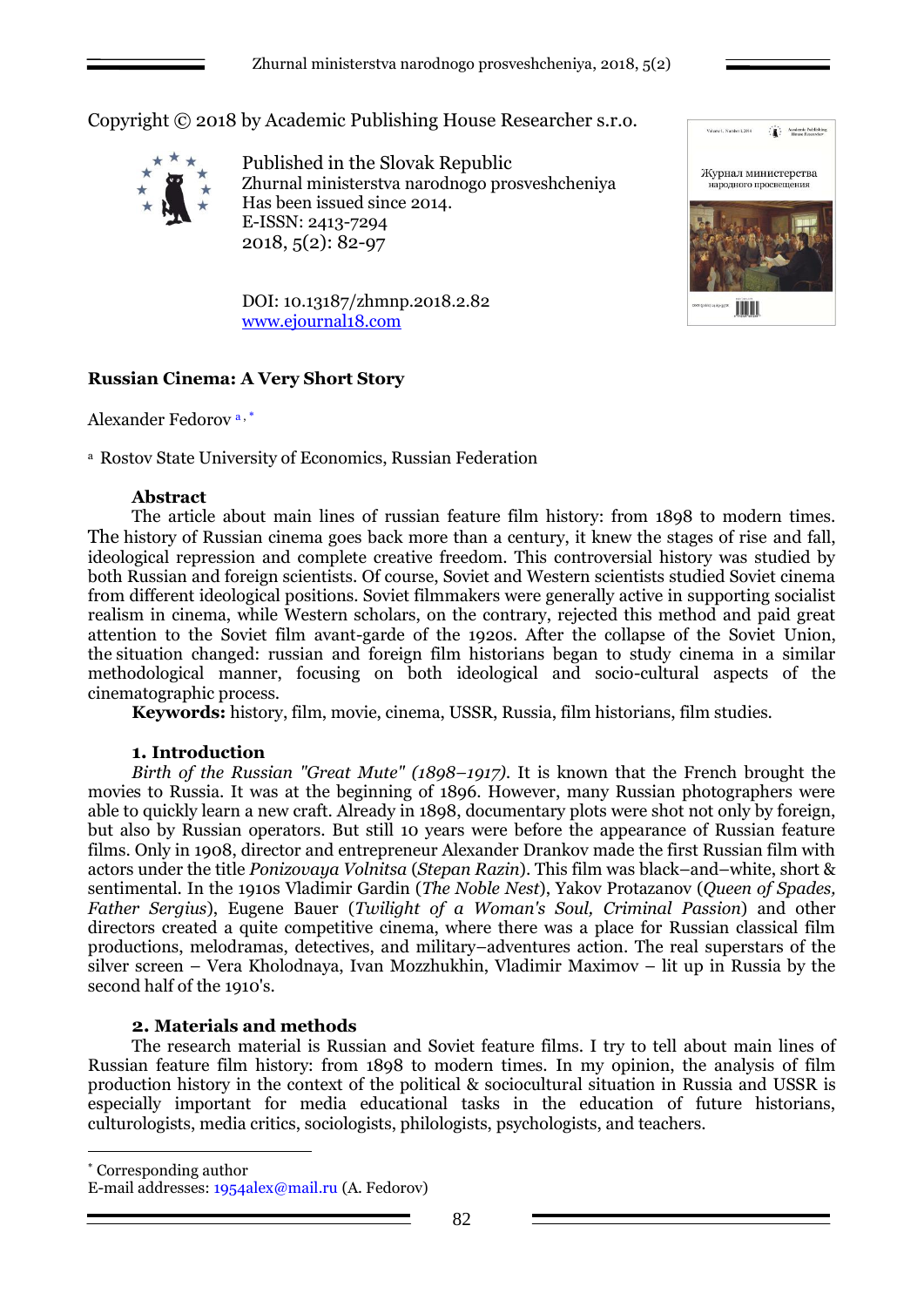### **3. Discussion**

The history of Soviet cinema has always been in the spotlight of film historians. Of course, the Soviet (Ginzburg, 1963; Ginzburg, Dolinskiy et al, 1969-1978; Zhdan, 1969 and others) and Western film history scholars (Barna, 1973; Birkos, 1976; Cohen, 1974; Golovskoy, Rimberg, 1986; Le Fanu, 1987; Leyda, 1983; Marshall, 1983; Rimberg, 1973; Taylor, 1982; 1983; Taylor, Christie, 1988; 1991 and others) studied Soviet cinema from different ideological positions. The Soviet works supported of so-called socialist realism in cinematography; the Western film history works, on the contrary, rejected of this method and preferred of the concentration on the Soviet film avant-garde of the 1920s.

After the collapse of the USSR, the situation changed: Russian (Arcus, 2001; Fomin, 1996; Fomin, Deryabin, 2016; Graschenkova, 2014; Grashchenkova, Fomin, 2016; Khrenov, 2008; Kovalov, 2016; Margolit, 2012; Moskvina-Yashchenko, 2017; Salynsky, 2009; Troyanovsky, 2002; Zhabsky, 2009; Zorkaya, 2014 and others) and foreign (Beumers, 1999; 2005; 2007; Bordwell, 1993; Brashinsky, Horton, 1994; Christie, Taylor, 1993; Condee, 2009; Gillespie, 2003; Hashamova, 2007; Horton, 1993; Hutchings, Vernitski, 2005; Johnson, Graham, 1994; Kenez, 1992; 2001; Laurent, 2000; Lawton, 1992; MacFadyen, 2003; Martin, 1993; Miller, 2006; 2009; Norris, 2012; Nowell-Smith, 1996; Rollberg, 2009; Schmulevitch, 1996; Shaw, 2013; Shlapentokh, 1993; Strada, Troper, 1997; Taylor, Spring, 1993; Van Gorp, 2011; Widdis, 2003; Youngblood, 1992; 2007; 2012 and others), film historians have begun to explore cinematography in a similar methodological manner, focusing on both the ideological and socio-cultural aspects of the cinematographic process.

By the end of the second decade of the 21st century, there were already many studies of Russian cinema in 1992-2018, in which the authors give not only a general picture of the development of trends, but also creative portraits of individual masters of the screen, analyze specific films.

A great contribution to the development of the history of Soviet and Russian cinema was made by a team of film historians gathered in the magazine *Séance*: they prepared a multi-volume history of modern Russian cinema (Arcus, 2001) and the Scientific and Educational Internet project "Chapaev": History of cinema in the history of the country. History of the country in the history of cinema (Séance, 2018).

I can remember and many other notable works on the history of Soviet and Russian cinema (Fomin, 1996; Fomin, Deryabin, 2016; Graschenkova, 2014; Grashchenkova, Fomin, 2016; Khrenov, 2008; Kovalov, 2016; Margolit, 2012; Moskvina-Yashchenko, 2017; Salynsky, 2009; Troyanovsky, 2002; Zhabsky, 2009; Zorkaya, 2014 and others).

### **4. Results**

### *In pursuit of the Red October (1918–1930)*

The October revolution of 1917 served as a spectacular springboard to the West for many famous Russian filmmakers. So the first communist film *Sealing* (1918), directed by A. Panteleev, was not really artistic. The time of the fratricidal civil war, right, was not the best time for the development of cinema industry, but after five years of revolutionary impulse and the dream of a world dictatorship of the proletariat, creative young people struck the planet with the novelty of the film language. Thus, the "silver age" of Russian cinema was replaced by the Soviet cinema avant– garde of the 1920s. The Kremlin's ideological censorship at that time was still little interested in the form of artistic "film text". It was this that allowed the genius of Sergei Eisenstein to experiment bravely with "ride editing" in his famous films *Battleship Potemkin* (1925) and *October* (1927). Their apparent political commitment did not prevent their widespread popularity in the West. Open any foreign book on the history of world cinema (Barna, 1973; Birkos, 1976; Leyda, 1983; Marshall, 1983; Bordwell, 1993; Christie, Taylor, 1993; Kenez, 1992; Martin, 1993; Nowell-Smith, 1996; Rollberg, 2009 and others) – and you will find a special chapter devoted to the cinema of Sergei Eisenstein and his famous contemporaries – Lev Kuleshov (*By Law*), Vsevolod Pudovkin (*Mother*), *The End of St. Petersburg*), Alexander Dovzhenko (*Zvenigora, The Earth*), Grigory Kozintsev and Leonid Trauberg (*The Overcoat, The Union of the Great Cause*), Dziga Vertov (*The Man with the Movie Camera*).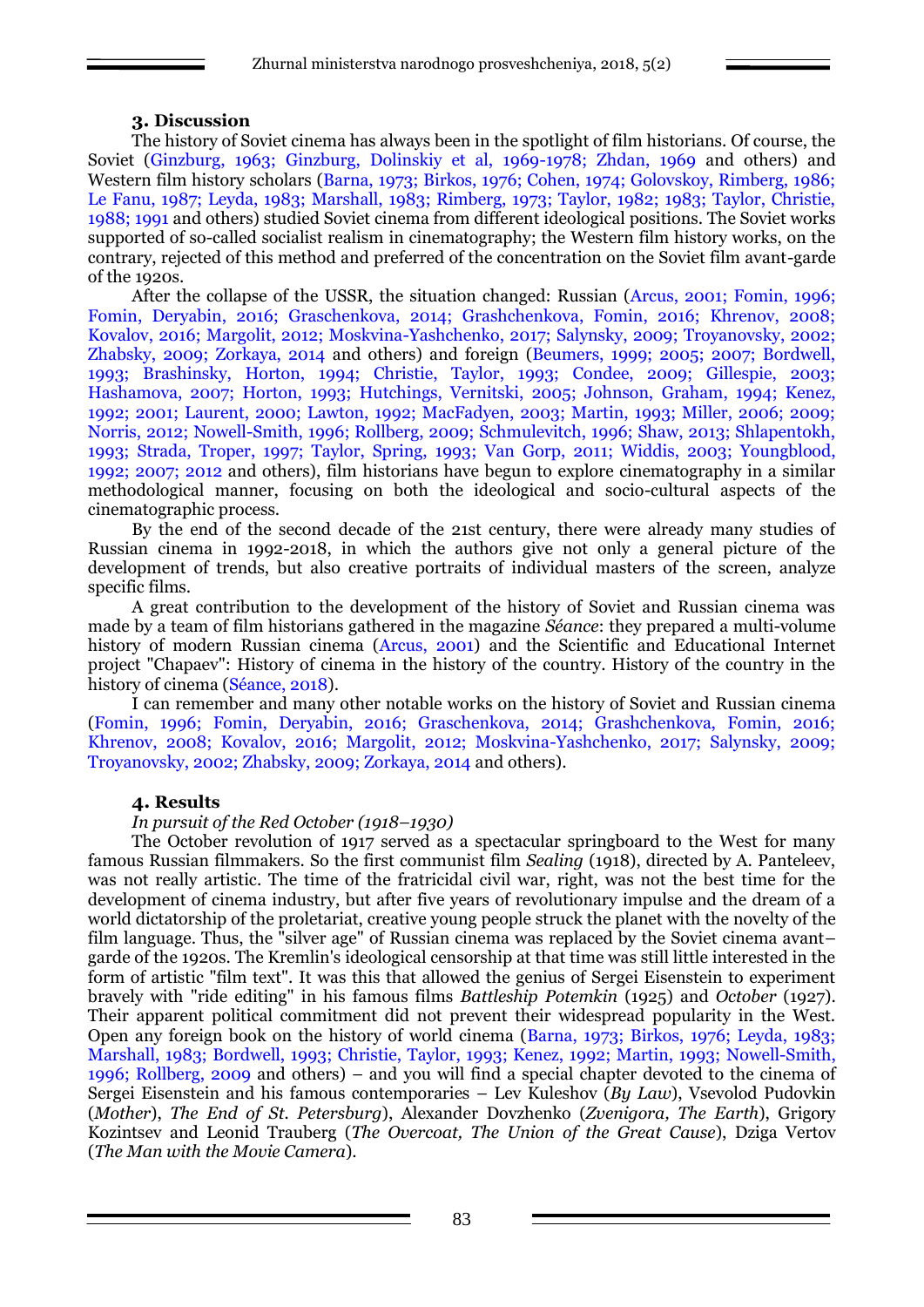Of course, next to the "Kuleshov's effect" and "editing of attractions" there was a quite commercial, entertaining movie by Yakov Protazanov (*The Cutter from Torzhok, The Trials of Three Million, St. Jørgen's Feast*) and Konstantin Eggert (*The Bear Wedding*). But Sergei Eisenstein's leadership, with his metaphorical *Battleship Potemkin* and *October*, was already beyond doubt.

*In the sound networks of "social realism" (1931–1940)*

The arrival of sound in Soviet cinema (*The Way to Life* by Nikolai Eck, 1931) almost coincided with the liquidation of the last islands of creative freedom and the triumph of so–called "socialist realism". The Stalinist totalitarian regime was in a hurry to control almost every "unit" of the film production of that time. So it is not surprising that Eisenstein, who returned from a foreign trip, could not achieve the release of his film *Bezhin Meadow* (the film was destroyed of Soviet Power). And other leaders of the 1920s (D. Vertov, L. Kuleshov, V. Pudovkin) in practice felt the iron grip of the Kremlin censorship. The favorites of the 1930s were the directors who managed not only to master the new expressive possibilities of sound, but also to create an ideological mythology of the Great Socialist Revolution, which turned the world order upside down. The Vasilyev brothers (*Chapaev*), Mikhail Romm (*Lenin in October, Lenin in 18th year*) and Friedrich Ermler (*The Great Citizen*) went in the circle of filmmakers, who managed to adapt their talent to the strict requirements of the era of "aggravation of class struggle" and mass repressions.

But Stalin must be credited with understanding that the cinema repertoire could not consist of "ideological hits" alone. Grigory Alexandrov, a recent assistant to S. Eisenstein, became the official "king of comedy" of the 1930s (*Merry Guys, Circus, Volga–Volga*). And his wife Lubov Orlova – the main star of the Soviet screen.

*Fatal forties (1941–1949)*

The war has dramatically changed the thematic and genre spectrum of Soviet cinema. After the "pilot" short films *Battle Collections* there appeared full–length films about the war (*Rainbow, Invasion, She defends the Motherland, Zoya, etc.), where the war was no longer a series of easy* victories over the caricaturically weak enemy. It was during the war that Sergei Eisenstein shot his last masterpiece in life – the tragedy *Ivan the Terrible*. The second part of this film was banned by Stalin, because in the image of the brilliantly played by Nikolai Cherkasov cruel and insane Tsar Ivan is not so hard to see the hints of vicious absolutism...

The victory over Nazism, conquered at the cost of tens of millions of fellow citizens, has triggered a new "personality cult" outbreak. In the films of the Kremlin court director Mikhail Chiaureli (*The Oath, The Fall of Berlin*), Stalin looked like a real god, causing the ecstasy of mass worship of the Kolkhoz flock. Meanwhile, in the late 1940's "Kremlin mountaineer" was already difficult to track the then repertoire, and he decided to act on the well–known principle – better less, but better. Let the selected Russian filmmakers make only 12 films a year, but it will not be some sort of passable averages, but real example of "socialist realism". For example, epics about Revolution and War (*Unforgettable nineteenth, Battle of Stalingrad),* or historical and biographical stories about scientists (*Zhukovsky, Przhevalsky*), commanders (*Admiral Nakhimov, Admiral Ushakov*) and artists (*Composer Glinka, Belinsky*)... In fact, the best directors of the time (M. Romm, V. Pudovkin and others) joined these exemplary plots. A sharply narrowed entertainment cinema was represented by comedies by Grigory Alexandrov (*Spring*) and Ivan Pyriev (*Kuban Cossacks*).

*From the minimum film production to the "thaw" (1950–1968)*

The minimum film production era ended shortly after Stalin's death. The "thawing" liberalization of the Kremlin's course in the second half of the 1950s caused a sharp increase in film production and an influx of directorial and acting debuts. The most prominent figure of those years was undoubtedly Grigory Chukhrai (*The Forty First, The Ballad of a Soldier, The Clear Sky*). However, the filmmakers of the older generation did not hurry to leave the carpet. *The Cranes Fly* – a true masterpiece by director Mikhail Kalatozov and cameraman Sergei Urusevsky – deservedly won the Palme d'Or at Cannes. By the way, any Russian film – neither before nor after – could not take this "Cannes height"... A little later the same duo shot two famous films with an innovative style – *Unsent Letter* and *I am Cuba*. The second breath came to Michail Romm. In my opinion, in the 1960's he directed his best films – *Nine Days of One Year* and *Ordinary Fascism.*

The refusal from the pompousness of the parade in favor of the problems of "common man" is especially evident in the modest melodrama of Marlen Khutsiev *Spring on Zarechnaya Street*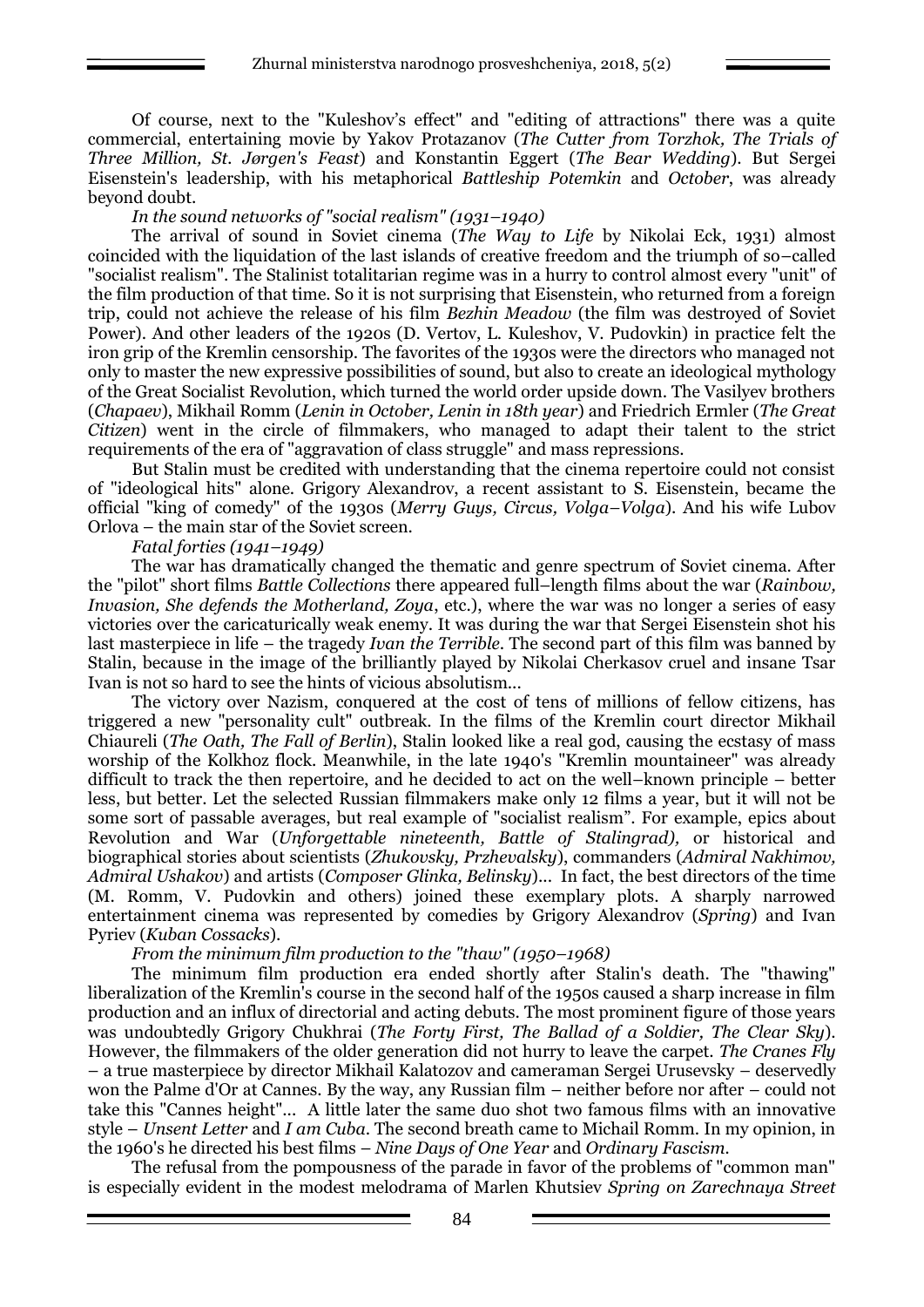(co–director was F. Mironer) and *Two Fedor*. These films have been made available to the public without hindrance. On the other hand, Khutsiev's attempt to reach the level of critical understanding of modernity (*I am 20 years old, The July Rain*) provoked a sharp opposition from the authorities, who began to gradually "freeze" the thaw. Andrei Tarkovsky's legendary film *Andrei Rublev* (1966) became the most famous victim of these censored cold spells. In the mid– 1960s, the Kremlin actually declared war on the Soviet "author's film", which did not fit into the vicious framework of "socialist realism". After *Rublev* (also called *The Passion for Andrei*) on the shelf were the films of Andrei Konchalovsky (*The Story of Asya Klyachina...),* Alexander Alov and Vladimir Naumov (*The Negligible Anecdote*), Andrei Smirnov (*Angel*), Larisa Shepitko (*Motherland of Electricity*), Alexander Askoldov (*Commissioner*)...

At the same time, the "thaw" allowed the screens to release not only Andrei Tarkovsky's "art house" films (*Ivan's Childhood*), Gleb Panfilov's (*No Wade in Fire*) and Larisa Shepitko's (*Wings*), but also gave the audience the pleasure of real entertainment in the comedies of Leonid Gaidai (*Operation "Y", The Caucasian Prisoner, The Diamond Hand*), Eldar Ryazanov (*Beware of the Car!*) and Georgy Danelia (*I'm walking around Moscow*). Plus the sensational screen versions of the world literature classics – Oscar–winning *War and Peace* by Sergei Bondarchuk, *Anna Karenina* by Alexander Zarkhi, *Hamlet* by Grigory Kozintsev and *The Karamazov Brothers* by Ivan Pyrev...

The film thaw has become a starry hour for Tatiana Samoilova, Anastasia Vertinskaya, Lyudmila Savelyeva, Vyacheslav Tikhonov, Oleg Strizhenov, Alexey Batalov, Innokenty Smoktunovsky, Evgeny Urbansky, Oleg Efremov and many other remarkable actors of the new generation. And this is despite the fact that in these years still continued to play Boris Andreev, Alexei Cherkasov, Mikhail Zharov, Lydia Smirnova, Nikolai Simonov and other famous artists of the  $1930s - 1940s$ .

#### *In a quiet movie whirlpool (1969–1984)*

The Thaw came to an end in August 1968, crushed by the caterpillars of Soviet tanks furrowing the Prague bridges... The Kremlin's film reaction was quite tough. Many creative plans were strangled at the root. Many extraordinary films were on the censorship shelf: a strong film about the war *Checkups on the roads* by Alexei German, phantasmagoric *Agony* by Elem Klimov, psychological dramas *Long farewell* by Kira Muratova and *Theme* by Gleb Panfilov... Other outstanding films were punished with minimal circulation and distribution (*Mirror* and *Stalker* by Andrei Tarkovsky, *Parade of Planets* by Vadim Abdrashitov, *My Friend Ivan Lapshin* by Alexei German). But despite everything through the quiet film whirlpool polished by the censorship of Russian cinema time and again broke through the films of class "A". Vasily Shukshin (*Stoves and Benches, Red Kalina*), Gleb Panfilov (*The Beginning, I beg you words*), Nikita Mikhalkov (*Unfinished Piece for the Mechanical Piano, Five Evenings, A few days in the life of I.I. Oblomov, Relatives*), Vadim Abdrashitov (*Word for Protection, Fox Hunting*), Ilya Averbakh (*Alien Letters, Explanation of Love*), Roman Balayan (*Flying in Dreams and Realm, Kissing*), Rolan Bykov (*Scarecrow),* Dinara Asanova (*Guys*), Sergei Soloviev (*The Rescuer, The Heir in a Straight Line*), Georgy Danelia (*Autumn Marathon*), Petr Todorovsky (*Military Field Romance*), Andrei Konchalovsky (*Uncle Vanya, Siberiada*)... This is not a complete list of notable names and films of that era.

The attendance of cinemas in Russia at that time was one of the highest in the world. Tens of millions of viewers watched comedies by Leonid Gaidai (*12 chairs, Ivan Vasilyevich changes his profession*), George Danelia (*Afonya, Mimino*), Eldar Ryazanov (*Irony of Fate, Service Romance, Station for Two*), spectacular actions of Vladimir Motyl (*White Sun of the Desert*) and Alexander Mitta (*The Crew*). Vladimir Menshov's melodrama *Moscow does not believe in tears* (Oscar prize) and Boris Durov's action movie *Pirates of the 20th century* became absolute box–office records– breakers of those years. And what were the stars – Vladislav Dvorzhetsky (1937–1978), Vladimir Vysotsky (1938–1980), Oleg Dahl (1941–1981), Anatoly Solonitsyn (1934–1982), Yuri Bogatyrev (1947–1989), Anatoly Papanov (1922–1987), Andrey Mironov (1941–1987), Evgeny Leonov (1926– 1994), Alexander Kaidanovsky (1946–1995), Nikolay Eremenko (1949–2001)!

Contrary to the vicissitudes of fate at this time, it was at the audience favorite for the "thawing" comedy *Carnival Night* Lyudmila Gurchenko (1935–2011) again ascended the acting Olympus (*Twenty Days Without War* by A. German, *Five Evenings* by N. Mikhalkov). Another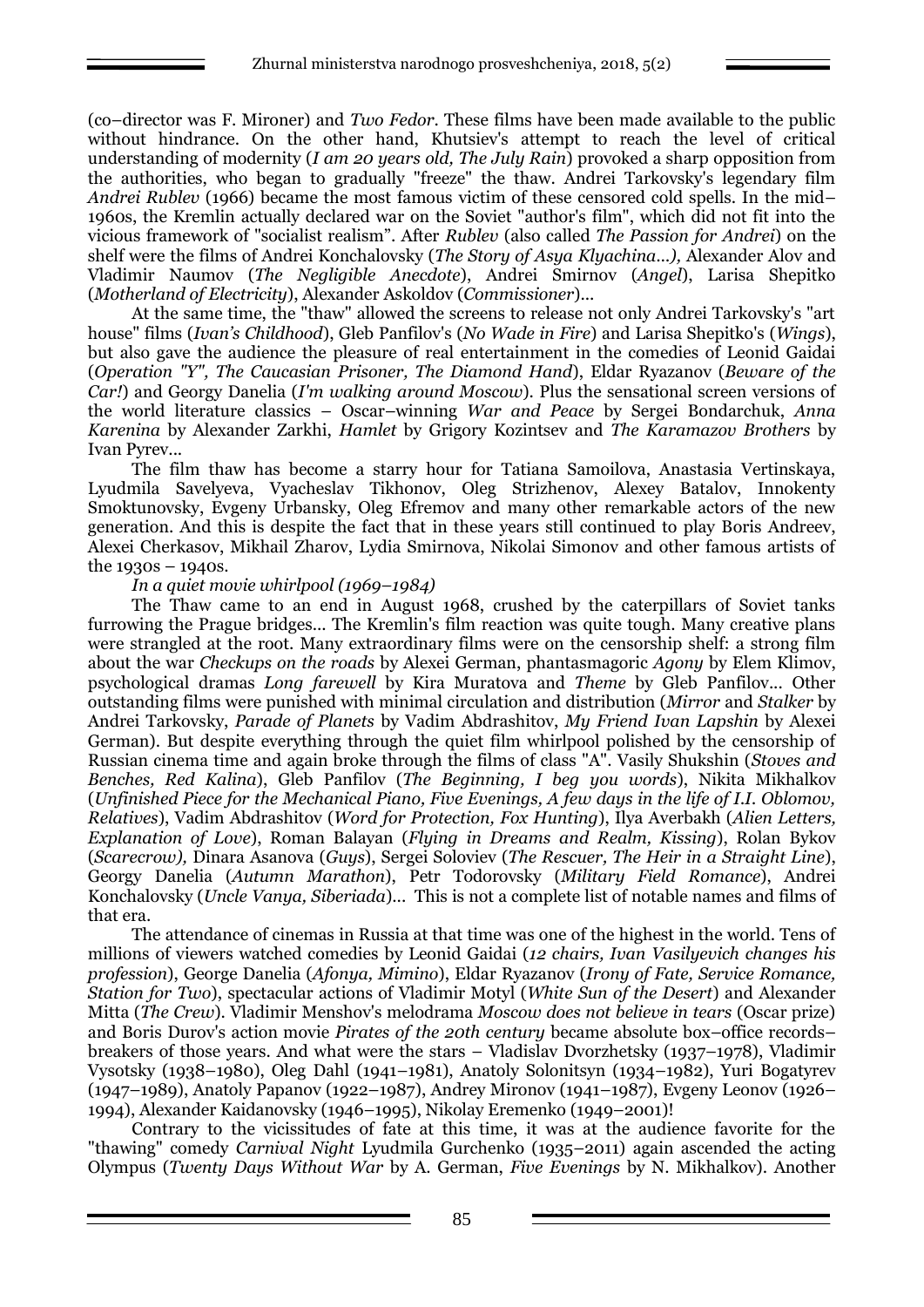women–stars were Margarita Terekhova (*Mirror*), Nonna Mordyukova (*Mire, Relatives*), Elena Solovey (*Slave of Love*), Inna Churikova (*The Beginning, Vassa*)...

*In the midst of perestroika... (1985–1991)*

The attempt to liberalize the communist regime again, initially quite timid, led to a gradual easing of censorship. Director Elem Klimov (1933–2003) was rehabilitated and became the winner of the Moscow Film Festival in 1985. His picture was called *Go and See*. Perhaps, neither before nor after the Russian cinema did not know such a ruthless degree of naturalism in the image of the Second World War... Klimov very soon led the changes in the then Soviet Union of Filmmakers. Alas, they didn't return to filmmaking...

In the revolutionary peak of perestroika, the pillars of official cinema of the 1960s and 1970s were unfairly thrown off the ship of the present (Sergei Bondarchuk, for example, was among them). Some "shelf" films was finally released, then came the abolition of the list of banned topics and genres for cinema. *Little Vera* (1988) by Vasily Pichul (1961–2015) became the first Russian film with frankly shot sexual scene. But neither this film, nor the scandalous *Intergirl* by Petr Todorovsky could not affect the overall situation of reduced audience. Video distribution, competition from revived television, intensive import of American films, and perestroika's gloomy films did their job: Russian cinema began to lose even its most loyal viewers.

However, perestroika gave rise to a temporary fashion in the West for all Russian films, and Russian films became welcome guests of big and small international festivals. At the same time, prizes often went to debutant directors, among whom, in my opinion, the most notable were Leonid Kanevsky (*Freeze, die, rise again*), Alexander Khvan (*Dominus*), Valery Todorovsky (*Katafalk, Love*) and Pavel Lungin (*Taxi Blues*). The most prestigious international awards (Berlin, Cannes, Venice) were given to the works of Kira Muratova (*Astenic Syndrome*), Gleb Panfilov (*Theme, Mother*), Pavel Lungin (*Taxi Blues*), Victor Aristov (*Satan*) and Nikita Mikhalkov (*Urga*).

The commercial results of the Russian cinema of the turn of the 1990s looked quite different. One of the latest films of Leonid Gaidai (1923–1993), *Private Detective, or Operation Cooperation* did not attract attention and a quarter of the audience of his previous hits. And comedies by Yuri Mamin (*Buckenbard*), Sebastian Alarcon (*Spanish actress for the Russian Minister*), Valery Rubinchik (*Comedy of Lisistrat),* Konstantin Voinov (*Hat*) had an even more modest rolling success. As for such a comedy as *Senit Zon,* it is remembered only by the fact that the press has some semblance of scandal about the indecency of its original name. Neither artistically nor commercially, this opus did not manifest itself in any way...

The unprofessionalism of the "average" Russian genre of cinema turned gangster drama (*The Dinosaurs of the 20th Century*) into a most boring spectacle, detective ("*The Mystery of Endhouse"*), musical (*Coachman and the King*), melodrama (*I want to love you, A trip to Wiesbaden, Hole*), horror film (*The Family of Ghouls*), action (*Fan*)... It is logical that the mass audience preferred to watch the American action movies (mainly in the video version).

1991, as is well known, was the last year of the Soviet Union and the so–called August putsch. "Hidden" inflation and bewitching emptiness on shop counters (including those in Moscow) reached their climax. The state was still accustomed to financing a substantial part of the 213 Soviet films of 1991, but only a few of them reached the screens of cinemas filled with foreign commercial products. Like mushrooms after the rain, video halls continued to grow throughout the country, where viewers deprived of the opportunity to buy VCRs (then super-deficiency) enjoyed the screens of the monitors showing pirated copies of *Terminator* and *Emmanuelle*. Censorship was no longer in effect, the videotapes with pornographic films were lying on the shelves of any kiosk.

In 1991, the list of artistic and festival successes already looked more modest than in the second half of the 1980s. Sluggish, anemic *Armavir* can hardly be attributed to the creative peaks of the Abdrashitov–Mindadze tandem. Not the best works were presented by Eldar Ryazanov (however, who shot one of the most popular film of the year – *Promised Heavens*), and Sergey Soloviev (*House under the Starry Sky*). There are less interesting debuts as well. The collage of Oleg Kovalov's *Scorpion's Gardens*, woven around A. Razumny's long–forgotten spy movie *The Case of the Ephemer Kochetkov*, was presented with nostalgic haze, and seems to be the most original in this not too long list. Although there is also a charming retro comedy by Nikolai Dostal *Clouds and Paradise*, and a cheerful parody of Arkady Tigai *Loch – the winner of the water,* and a dramatic parable about the post–Afghan syndrome *The Leg* by Nikita Tiagunov...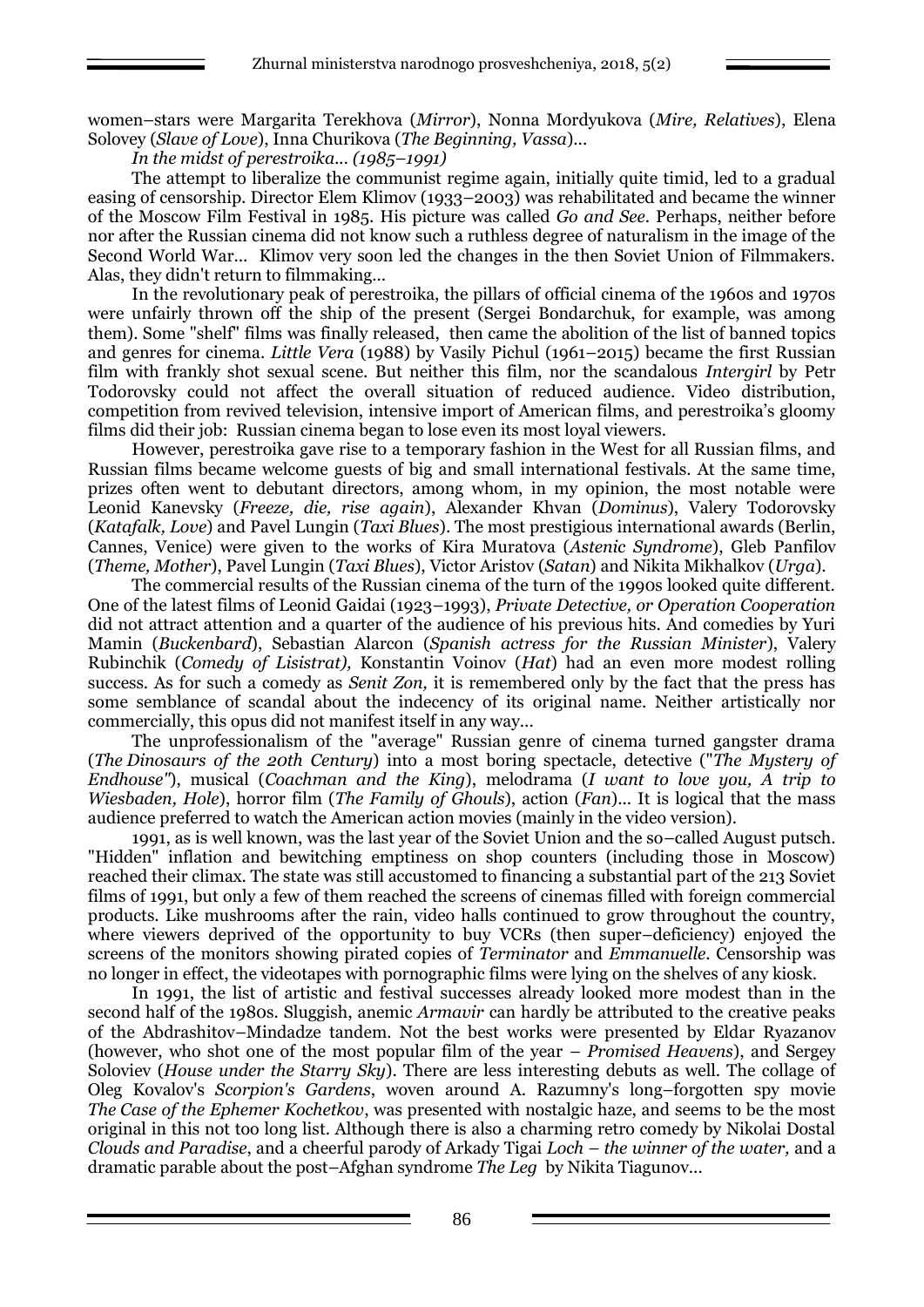Quite unexpected for connoisseurs of filmography, Leonid Maryagin (1937–2003), who for many years has been in the "second tier" of Russian cinema, was the appearance of the political drama *Enemy of the People – Bukharin*, unlike most of the "exposés" of the perestroika era, in my opinion, is not outdated today...

Interest in Russian "perestroika" on the part of selectors from Cannes, Venice and Berlin has not yet faded, but Russian films have increasingly received prizes from secondary international festivals.

There were no significant cash dividends, nor did they bring any revealing and expository movies about the Stalinist camps (*And in Russia, again, the days of penitence...)* and the films on the topic of the Afghan war and its consequences (*Afghani, Beast*) and terrorism (*Mad Bus*), nor pseudo–erotic comedies (*Bolotnaya Street, or Means against Sex*), neither melodrama about prostitutes (*The Highest Class*), nor criminal and domestic "black" (*Dirty, Beyond the Last Line, Deadline, Nelly, Pimp Hunt, Russian Roulette, Vultures on the Roads*), nor fantasy (*Temptation of B., Scorpion's Poison*), no "horrors" (*Drinking Blood*)... The vast majority of these so–called "films for the mass audience" were distinguished by the same inescapable disease of Russian class "B" cinema – unprofessionalism (plus, of course, the technical poverty of the production).

*Private film business returns... (1992–2019)*

*1992.* The economic reforms of the new Russian government resulted in a sharp depreciation of the ruble, with the total deficit of products and goods continuing for the first time. It was this year that a considerable number of Russian citizens made millions of dollars in the purchase and sale of imported goods alone, some of which were invested in the film business for reasons of prestige, friendship, and, most importantly, for the purpose of "laundering" shadow money.

Theoretically, a considerable number of new Russian films could have been released in 1992 – 172, the lion's share of which was made with money from private companies, banks, joint–stock companies, and other organizations. However, in practice, perhaps, contrary to the hopes of some new Russian film traders, the American movies dominated in cinema theaters.

Experiencing a truly second director's birth of Kira Muratova (1934–2018), each of his films 1990's turned into an event of national culture, time and again carrying out their plans, not realized in the years of censorship and persecution. The film *Moscow Parade (Prorva),* directed by Ivan Dykhovichny (1947–2009) whose fascinating "Stalin's Empire" visual image scared off the selectors of many festivals, shone with calligraphy of "great style"...

Unfortunately, the films of such old masters of Russian cinema as Marlen Khutsiev (*Infinity*) and Igor Talankin (*The Devils*), in my opinion, seemed to me already at the premiere to be a pseudo–significant and unbearably boring archaic. Khutsiev's *Infinity* was perhaps the most long– awaited and disappointing premiere of the year. And the prize she won at the Berlin Festival can probably be regarded as a tribute to the old master's past (and undoubtedly!) achievements...

The year 1992 pleased several very strong genre films, which, unfortunately, had almost no effect on their box–office destiny. The adventurous comedies *Meet Me in Tahiti, Genius*, "Hitchcock's" thriller *Thirst for Passion,* caustic satire *Comedy of strict regime* in a different socio–cultural situation could probably make their creators very wealthy people.

Yet these pictures are still the exception rather than the rule. No less than a hundred movies of 1992, both in artistic and genre terms, looked dishearteningly miserable. Undoubtedly, most of the "authors" of this hack were laypersons, God knows how they found money for their debuts. However, the lack of censorship was not reflected in the works of many famous filmmakers, who apparently decided to say goodbye to their former professional "creations". Why, for example, Sergei Nikonenko needed to shoot his vulgar *Brunette for 30 kopecks* (as, however, most of his director's works of the 1990s). Neither sex, nor violence, nor "exposure" with the "darkness" again did not help the Russian film market players to achieve at least a minimum of audience success...

*1993.* A year of new economic and political upheavals (the October storming of Russian TV building and the Parliament House in Moscow). The Moscow International Film Festival, held in July 1993, was probably the first time in its history to experience a shortage of viewers. Crowds of people eager for an "extra ticket" seem to have become a thing of the past.

After watching enough the "tidbit" and forbidden in the Soviet times Western films, the mass audience chose to watch films on TV and video (already at home, rather than in the video halls), without being tempted by the amazing color rendering of the festival's Kodak colors, or by the loud names of filmmakers.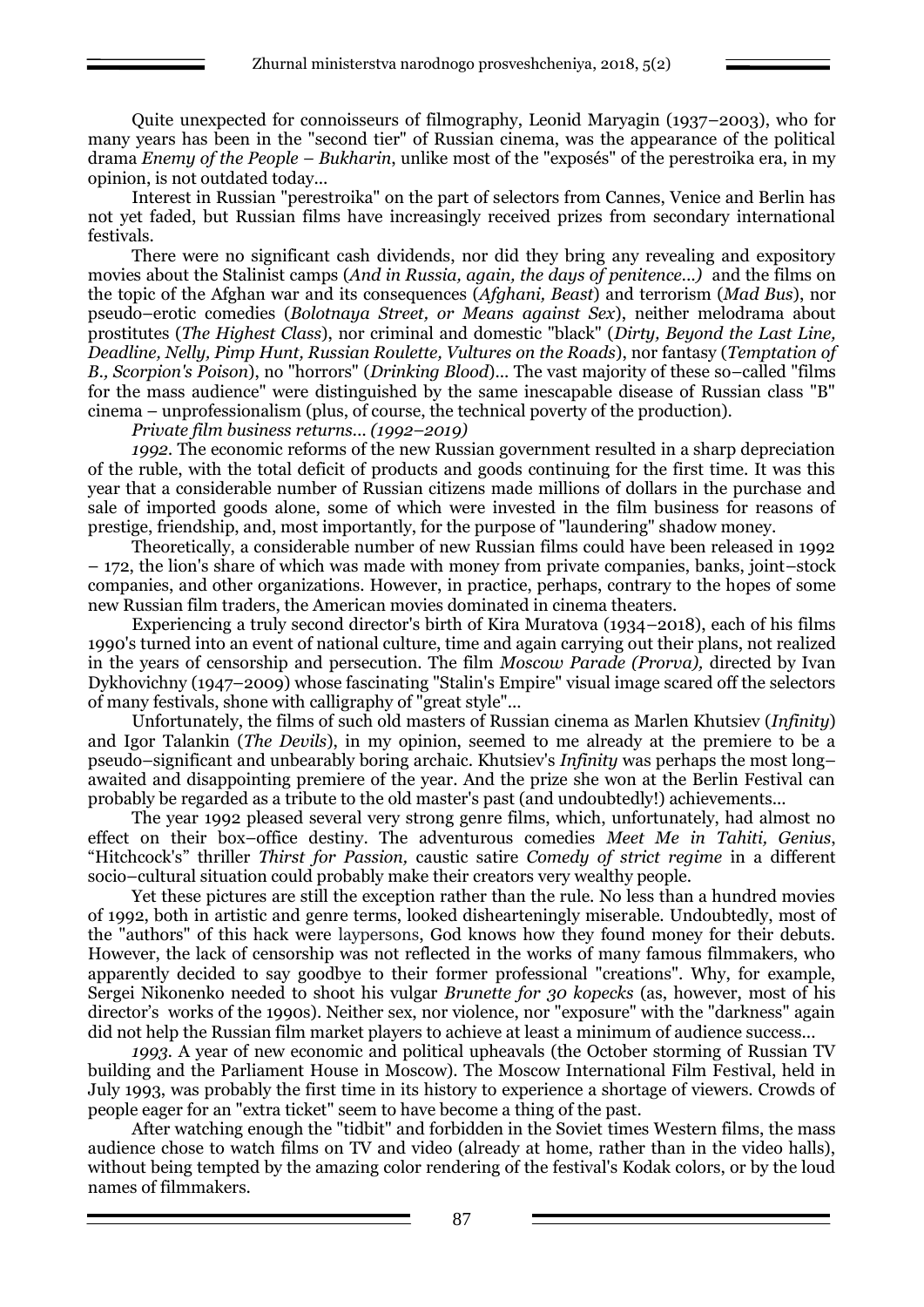Perhaps, for the first time in many years, Russian cinema sounded very modestly at international film festivals. Sergey Ovcharov's *Barabaniada* and Vladimir Khotinenko's *Makarov*  warmly received by Russian critics watched much cooler abroad.

Russian film production has decreased again (152 feature films). In 1993, for example, there were fewer notable debuts (Sergei Ursulyak is one of the few exceptions). The "old guard" was represented by only three names: Petr Todorovsky (*Anchor, More Anchor*!), Georgy Danelia (*Nastya*) and Eldar Ryazanov (*Foretelling*). Good commercial cinema has also almost disappeared. In addition to Dmitry Astrakhan's melodrama *You Are My Only One* and Yuri Mamin's comedy *A Window to Paris*, I can probably highlight only Alexander Mitta's *Lost in Siberia*...

*1994.* Russians have started to get used to filled counters of the shops. More and more families have become owners of video equipment. A relatively calm year in political terms at the very end of it is tarnished by the beginning of the Chechen war, which official propaganda for a long time tried to portray as a kind of minor conflict.

Year of undoubted benefit to Nikita Mikhalkov. "Oscar" and the prizes of Cannes and other festivals, no matter how outraged the ill–wishers there are, do not just get there. Nikita Mikhalkov's drama *Burnt by the Sun*, in my opinion, is a serious artistic success not only of the cinematic year, but also of decades. Against the background of this success the works of other directors of the older generation looked much less advantageous. Neither Andrei Konchalovsky's post–Perestroika comedy *Riaba Chicken*, nor Ivan Dykhovichny's stylish but anemic *Music for December*, nor even Kira Muratova's exquisite *Hobbies* have become true events of the year.

The golden times of the early 1990's, when the number of directors increased exponentially, are gone. Businessmen were investing less and less in unprofitable film production. State support for the cinema has also been steadily declining. As a result, the total number of films was halved to 68. However, the well–known principle of "less, but better" does not always work. No more good commercial films in 1994 than in the previous year: *The Road to Paradise* and... I don't even know what to continue with.

The list of successful debutants also looked unusually short in 1994 compared to previous years. Former cameraman Denis Yevstigneyev proudly made his debut as a director of the "new Russian" film *Limita*. In the "young" competitors he essentially had only Valery Todorovsky with *Moscow Evenings* and Sergei Livnev with *Sickle and Hammer*...

*1995.* A year of senseless continuation of the Chechen war, with a very relative stabilization of the Russian economy. The property stratification of Russians was marked by an obvious gap between the wealth of tens of thousands and the poverty of tens of millions...

The number of Russian films has fallen to 46. In view of the reduction in the number of private producers with a strange hobby of investing in unprofitable films, a significant proportion of the films are again fully or partially financed by the state. After an unusual pause, the duo of Abdrashitov–Mindadze delighted Russian film buffs with the dramatic comedy *Piece for the Passenger* (prize at the Berlin Festival). Savva Kulish (*Iron Curtain*) and Petr Todorovsky (*What a Wonderful Game*) performed retrodramas about the life of postwar youth. The press accepted their works quite discreetly. A lot of controversy was caused by Vladimir Khotinenko's dramatic comedy *The Muslim*, but truly under the storm of applause of Russian journalists was premiered, in my opinion, a few monotonous on comedy techniques *Features of the national hunt* (main prize of Kinotavr Film Festival). Against the background of these noisy premieres, the ironic and psychologically subtle film of Georgy Danelia *Eagle and Tails* (by the way, this happened with the previous work of the master – the sad comedy fairytale *Nastya*) – was put on the back burner.

I must say that it was Danelia who became one of the few (together with Muratova, Mikhalkov and Ryazanov) directors who managed to put in the 1990s three or more films, was as it were outside the fashion because of his stubborn unwillingness to adapt to the social and critical situation.

1995 was the year a significant return of Roman Balayan, the creator of the legendary *Flights in Dream and Reality*. Alas, his film adaptation of Turgenev's *First Love*, contrary to expectations, can only be called the main failure of the year...

With the notable debut in feature films in 1995, things are not dense. Apart from Alexei Uchitel and Oleg Kovalov, it seems that there is no one else to name. The once hopeful debutants of the late 1980's and early 1990's – Igor Alimpiev, Lidia Bobrova, Sergei Debizhev, Valery Ogorodnikov, Sergei Popov, Svetlana Proskurina, Sergei Snezhkin, Oleg Teptsov, Arkady Tigai –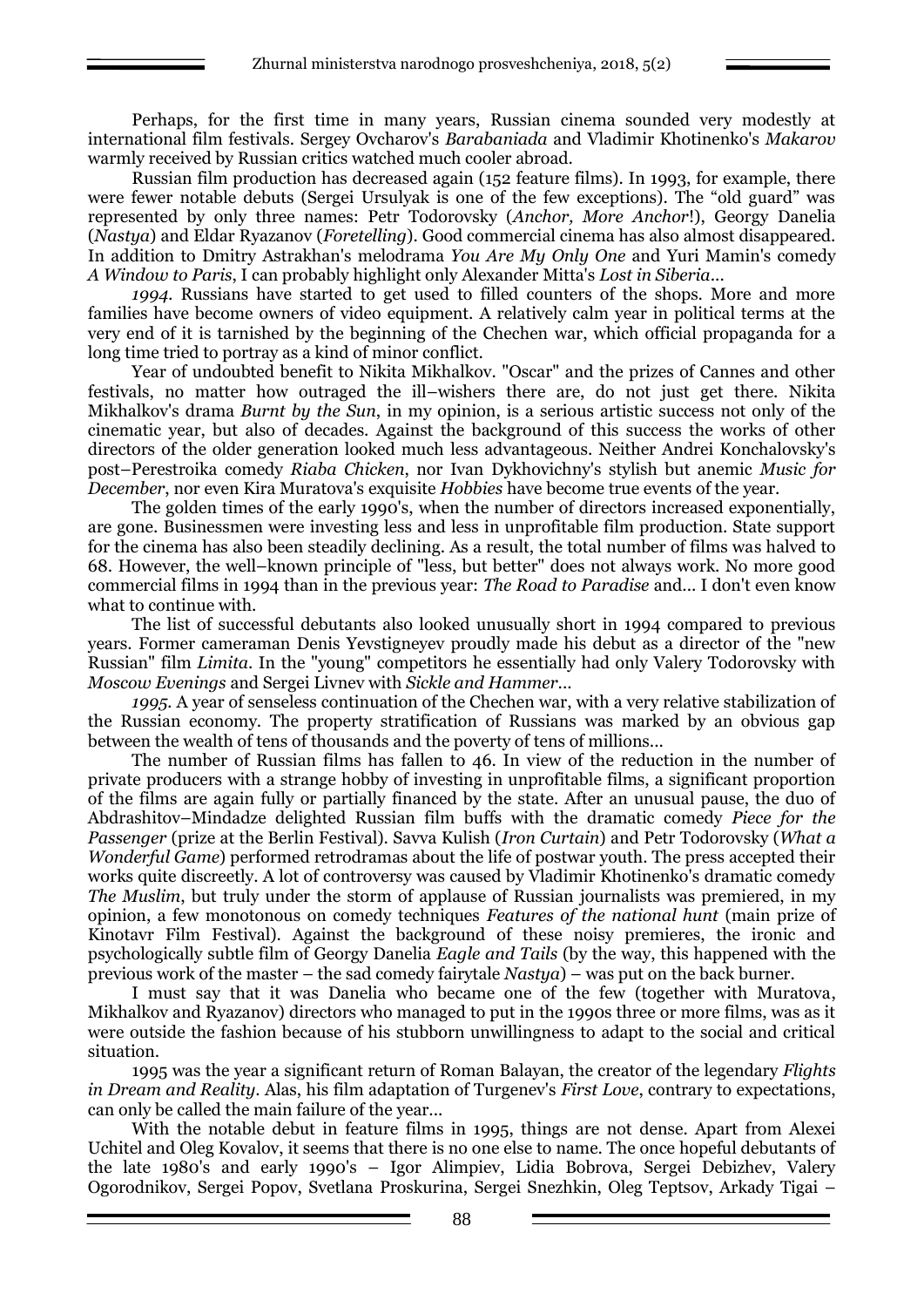came out of the "film game" for almost five years. Perhaps, they were not adapted to the cruel rules of the market, where everyone must manage to get money for the next production...

Entertaining cinema in the mid 1990's, in addition to *Hunting...* was kept on the melodrama *American Daughter*, stuntman *The Crusader* and comedies *Moscow Holidays* and *Shirley– Myrlee*, which by then standards had quite a decent audience success, at least – on video. Vladimir Menshov, the author of the comedy *Shirley–Myrlee*, undoubtedly hoped to regain the former reputation of the box–office favorite. However, viewers, who had learned to go to the cinema, preferred to wait for the new film of Menshov on video & television (in a coupe with a pushy melodrama by Yevgeny Matveev *Love in Russian*).

In 1995, the first Russian cinema with a real multichannel sound Dolby – "Kodak–Kinomir" – appeared in Moscow (by the beginning of the XXI century there will be about fifty of them in the capital, and halls with new equipment will appear in all large and medium Russian cities).

*1996.* A year of countless political scandals in the Kremlin's top ranks and a fierce election battle for the presidency. The year of the inglorious end of the so–called first Chechen war. It was at this time that the Russian cinema finally responded to it as a *Caucasian prisoner* by Sergei Bodrov. Against the backdrop of the lowest number of films shot in Russia in the 1990s, Sergei Bodrov's war drama looked like an undisputed leader, which was immediately noted by the press and the festival jury. The film was also distributed well on vide...

The old guard was presented in 1996 by Gennady Poloka (1930–2014), Eldar Ryazanov (1927–2015) and Vladimir Motyl (1927–2010). However, Motyl's melodrama *Horses carry me...*, alas, did not resemble at all a strong professional level of his *White Sun of the Desert*.

The number of Russian cinema–1996 was reduced to three dozen titles. As a matter of fact, a remake of the "epoch of a low movie numbers" has come...

*1997.* Thanks to the strong parable of the duo Mindadze–Abdrashitov's *Dancer's Time,* Pavel Chukhrai's melodrama *The Thief*, K. Muratova's black comedy *Three Stories* and A. Sokurov's drama *Mother and Son*, the overall picture looked quite decent. At the Moscow film festival held in the summer of 1997, one of the main awards received *Mother and Son*. The most popular (relative to the rest) film of the year was a criminal drama by Alexei Balabanov *Brother*, with its characteristic moral relativism. Valery Todorovsky brought to the heart of the audience in a European way elegant *Land of the Deaf* with magnificent acting works by Dina Korzun and Chulpan Khamatova.

However, on the whole, "epoch of a low movie numbers" continued (the annual Russian production amounted to 32 films). However, whatever Russian filmmakers shot there, and whatever prizes they received at the festivals, young viewers continued to watch not author's films, but entertainment films of mass culture, mostly American.

*1998.* The year of the next financial crisis (August 1998). Since the summer of 1998, many Russian films have been frozen: still 35 tapes extent reached the screens. The older generation presented, in fact, only two films of "international class" – *Day of the Full Moon* by Karen Shakhnazarov and *Krustalev, the car!* by Alexei German. Alas, A. German's wonderful film was not understood at the Cannes Film Festival. Alexei Balabanov became a triumphant of domestics' film prizes with *About Freaks and People* – a film of a very slippery moral sense (in the Soviet times, this movie would probably be accused of pathology and perversion). Former film critic Nikolai Lebedev debuted a good "Hitchcock" thriller *Snake Spring*. And the former successful screenwriter Peter Lucik (1960–2000) started as director with gloomy anti–utopia called *Suburb* (unfortunately, this work was the last in his bright, but short creative life).

*1999.* Year of voluntary resignation of President Boris Yeltsin, the next parliamentary elections and the resumption of full–scale war in Chechnya. Year of the attempt to revive the Moscow Festival. The year of Nikita Mikhalkov's romantic melodrama *The Barber of Siberia* and the insulting failures of such famous masters as Vladimir Khotinenko (*Strastnoy Boulevard*) and Vasily Pichul (*Sky in Diamonds*). In my opinion, the favorites of the press included such medium paintings as *Blockpost* and *Barack.* And at the Festival de Cannes, the script prize went to Alexander Sokurov's meditative drama *Moloch*, telling of Hitler's "peaceful life".

The total number of Russian films in 1999 slightly exceeded the level of the previous two years (41 full–length feature films).

*2000.* This year was marked by the completion of the hard work of Gleb Panfilov on the film *The Romanovs: The Crowned Family* and the large–scale *Russian Rebellion* by Alexander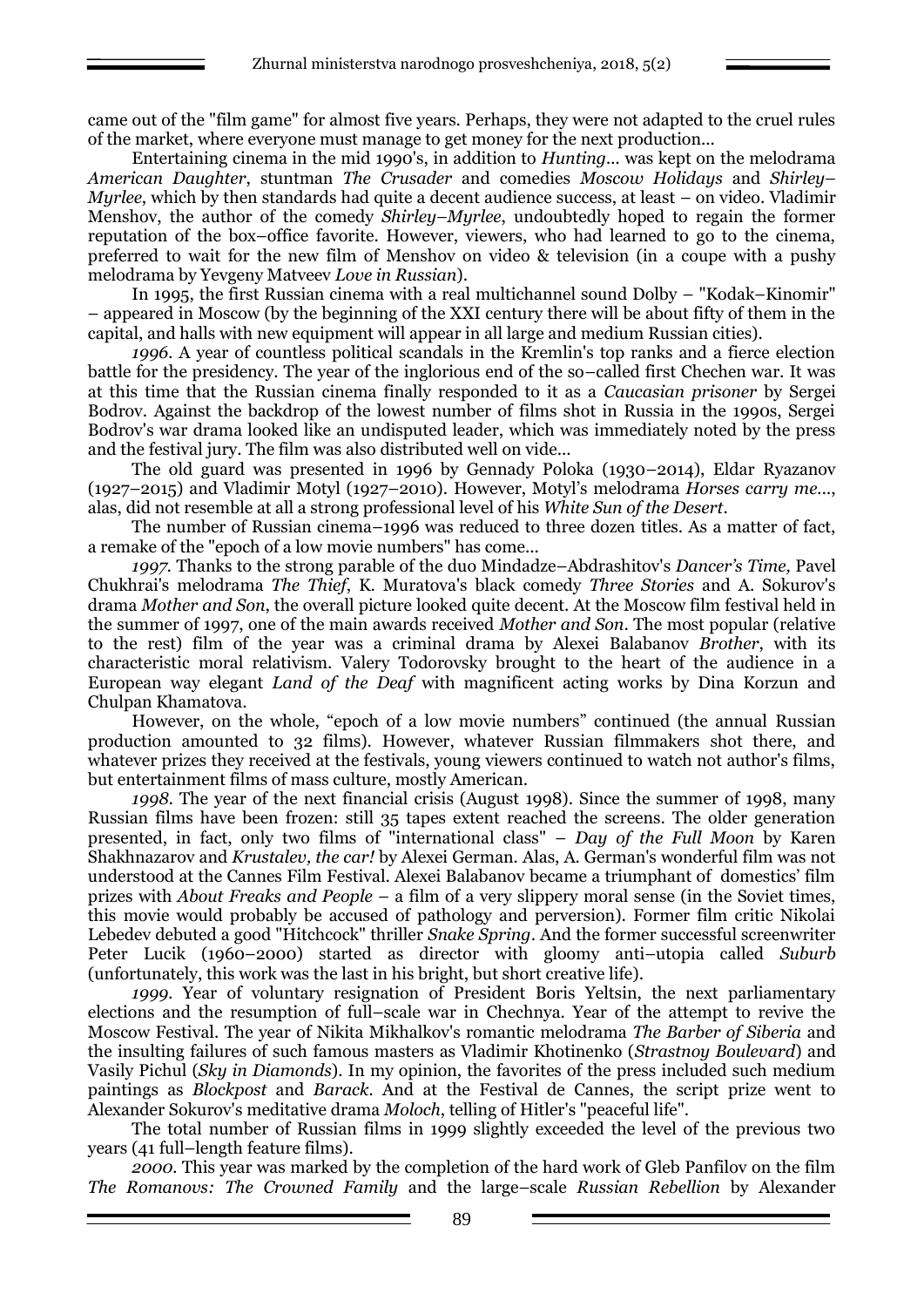Proshkin (screenings of Alexander Pushkin's *Captain's Daughter).* Both works have demonstrated the author's professionalism, but, alas, have not become as popular with the general public as, say, *Pan Tadeusz* in Poland... Conventionally "young" Alexei Uchitel gave the adherents of exquisite retrostyles a love melodrama about well known Russian writer Ivan Bunin – *His wife's diary*. Balabanov's *Brother–2* became the most popular Russian hit of the year. At the end of the film season, Sergei Soloviev, who hadn't filmed for a long time, pleased his fans. His *Tender Age*, which won the main prize of "Kinotavr", became a kind of cocktail of poetic style of "good old Solovyov" times *One hundred days after childhood* and *Black Rose*... with *House under the starry sky*. Neither at Berlin nor at the Venice festivals Russian cinema was shining. The exception was Pavel Lungin's *Wedding*, which was rinsed in Cannes...

*2001.* The shooting of 53 Russian feature films has been completed. Two famous actors – Oleg Yankovsky (1944–2009) and Alexander Abdulov (1953–2008) – made their film director's debuts. However, the Christmas comedy *Come see me* (directed by O. Yankovsky and M. Agranovich) was much warmer than *Bremen musicians and Co* by A. Abdulov, where he carefully imitated the style of films of Mark Zakharov. Finally, the premiere of the long–awaited screen version of Vladimir Bogomolov's military spy novel *The Moment of Truth* (Russian– Belarusian coproduction *In August of the 44th* by Mikhail Ptashuk) took place. Returning from Germany, Alexander Mitta confirmed his class of master of the entertainment genre in the TV series *Border / Taiga Romance.*

At the Cannes Film Festival, Alexander Sokurov's premiere of *Taurus*, a kind of post– scriptum to the "Cinema Leniniana" of the past decades, took place without much success. Despite the frozen entourage of "brothers" and "cops", the most notable debut of the year was the *Sisters* of Sergei Bodrov–Jr (1971–2002). Fruitful writers/actors Ivan Okhlobystin and Renata Litvinova to be popular.

*2002.* They're making 61 movies. F. Yankovsky's debut (*On the Move*) was successful. Notable works were presented by middle generation directors: Valery Todorovskiy (*Lover*), Alexander Rogozhkin (*Cuckoo*). Military dramas *Star* by N. Lebedev and *War* by A. Balabanov caused a wide resonance in the society and at festivals of the Russian level. Among the masters of the older generation A. Konchalovsky distinguished himself – his parable *House of Fools* deservedly received the prize of the Venice Festival.

*2003*. Film production, which has recovered from the default of 1998, is beginning to increase slowly ( $75$  feature films). Until then, the debut of the film director Andrey Zvyagintsev – an existential parable *Return* – becomes a triumphant (two Golden Lions) at the film festival in Venice and brings a significant arrival at Europe and America. The debut of B. Khlebnikov and A. Popogrebsky (*Koktebel*) was not so brightly, but also interestingly. Alexander Sokurov presents his unique project – the allegory *Russian Ark,* and Alexei Uchitel – an improvisational *Walk*.

The older generation, represented by the Abdrashitov–Mindadze tandem, draws attention to the gloomy parable *Magnetic Storms*. Criminal drama of P. Buslov *Boomer* characterized by greater truthfulness of the psychological relationships of the characters and has a success with the youth audience (not on the big screen, but on video and DVD). The author of Bulgakov's best screen adaptation (*Dog's Heart*) V. Bortko brilliantly directed Dostoevsky's novel *The Idiot* for television.

*2004.* Among the 83 films shot for the big screen in 2004, the most convincing are the works of "middle generation" directors – dramas by V. Todorovsky (*My half–brother Frankenstein*), P. Chukhrai (*The Driver for Vera*), D. Meskhiev (*Ours*), V. Khotinenko (*72 meters*).

T. Bikmambetov, with the strong support of the Russian First Channel presents fantasy blockbuster *Night Watch*, which became a hit in Russian cinemas, where the main part were the audience of teenagers and young people. Contrary to expectations, *Night Watch* was received coolly abroad, but for the director received the ticket to Hollywood.

Since 2004, a sharp expansion of the production of Russian TV series – over a hundred annually.

*2005.* 82 feature films. The young directors drew the attention of a wide audience (*Ninth Company* by F. Bondarchuk) and critics/intellectuals (*Garpastum* by A. German Jr.). Alas, these works have not received any significant prizes in the international arena. As, however, and drama *The Sun* by Sokurov. The most professional works in the sphere of entertainment cinema were the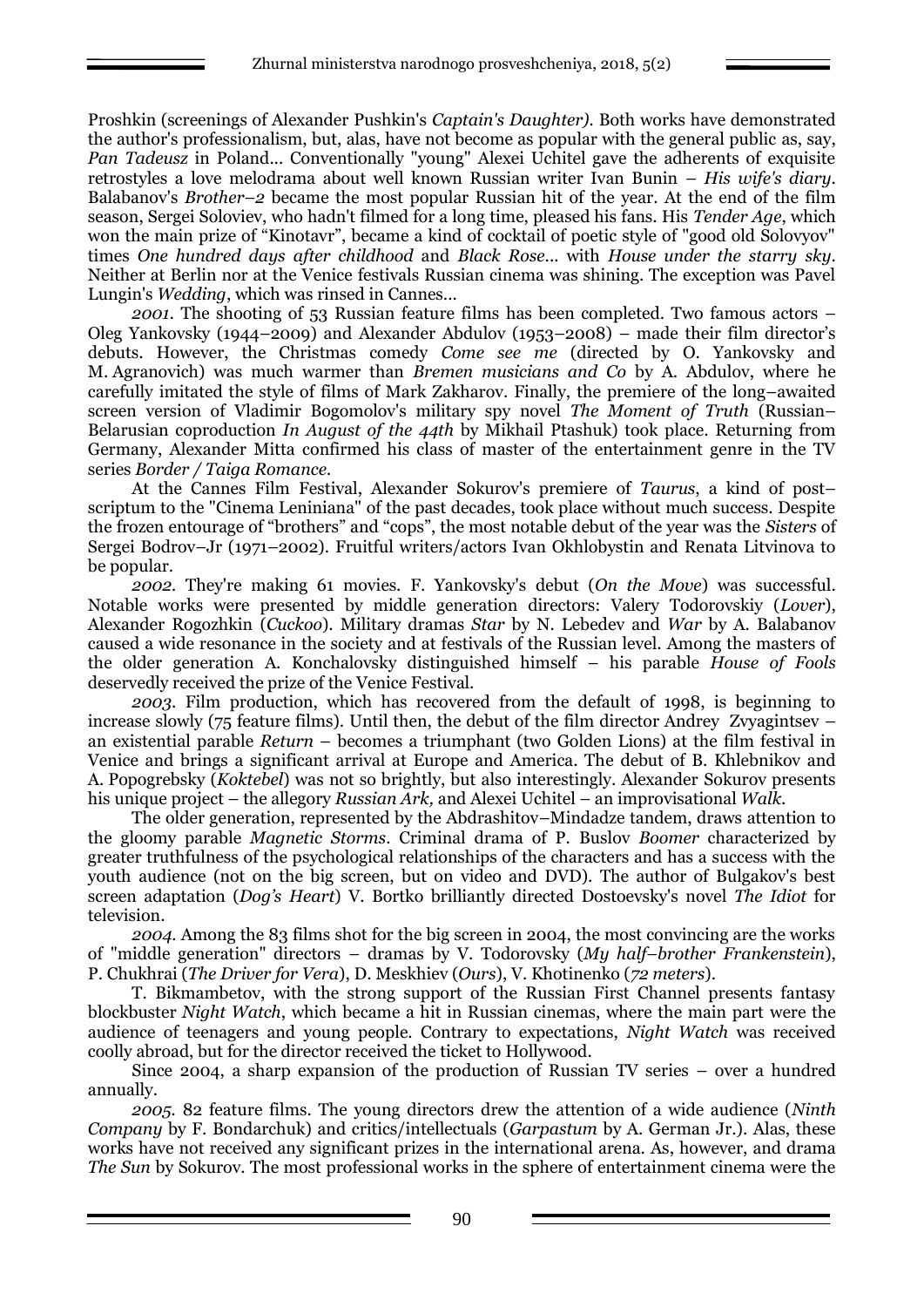screenings of Boris Akunin's novels *The State Counselor* (directed by F. Yankovsky) and *The Turkish Gambit* (directed by D. Faiziev).

*2006.* The number of Russian feature films has increased to 106. The debutants (*Peter FM* by O. Bychkova, *Euphoria* by I. Vyrypaev) again pleased the audience. After several unsuccessful works, K. Serebrennikov made an eccentric and harsh film (*Pretending to be a victim*). B. Khlebnikov confirmed his class in *Free Swimming*. P. Lungin skillfully played at the religious conjuncture (*The Island*) To the number of underestimated movies of the year, in my opinion, can be attributed to the screening of the novel by Strugatsky *Wild Swans* in the masterful performance of K. Lopushansky and filigree *Dottedness* by A. Eshpai with a remarkable acting work of E. Simonova.

This time the directors of the older generation, alas, were not able to compete with either young colleagues on the big screen. E. Ryazanov's long–awaited drama *Andersen. Life without love* was anemic and prolonged. But on the screen small (TV) the old guard became the absolute leaders: talented series *Master and Margarita* by V. Bortko) and *Doctor Zhivago* by A. Proshkin immediately entered the classic "golden fund" of Russian cinema.

*2007.* The continuing increase in film production (146 films for cinemas and 142 for television) has led to a familiar effect in the early 1990s: an increase in the flow of weak, unprofessional movies. Against this background, even Popogrebsky's modest drama *Simple Things* turned out to be a positive event of the year. A. Balabanov's naturalistic criminal drama *Cargo 200* caused fierce controversy, dividing both ordinary viewers and sophisticated film critics/filmmakers into two irreconcilable camps of supporters and opponents of the "bloody trash" about a maniac– killer.

Once again, A. Zvyagintsev brilliantly demonstrated his skills, whose exquisite parable *Exile* was awarded at the Cannes Film Festival. The prize at the Venice Film Festival and the Oscar nomination were awarded to N. Mikhalkov's new work *12 (*remake of *12 Angry Men*).

*2008.* The year of the global economic crisis could not radically affect the inertial nature of the increase in film production. Of course, some film projects have been halted, but 162 Russian feature films have already been produced in 2008.

Valeria Gai–Germanica made her uncompromising debut on the big screen (the school drama *Everybody dies, but I stay*). Among the films of the young generation it is also worth noting the *Paper Soldier* by A. German, Jr. The older generation was represented by a retro drama from the era of the 1970s *Vanished Empire* by K. Shakhnazarov.

Once again, the contribution of the middle generation of filmmakers was significant. The brightest event of the year was V. Todorovsky's *Stylish Youth (Stilyagi*), which was a rare musical genre for Russian cinema. The drama *Prisoner* by A. Uchitel and *Wild Field* by M. Kalatozishvili (1959-2009) also attracted the attention of the audience. The remake of an old Soviet hit – *Irony of Fate. Continuation* – was the most popular film of the year (and decades).

On television, the undisputed leader was the series *Liquidation* by S. Ursulyak, dynamically and psychologically convincingly recreated the criminal atmosphere of Odessa in the second half of the 1940s.

*2009.* The number of feature films reaches almost two hundred (194). The disappointments of the year were for me *Tsar* by P. Lungin and *One and a half rooms* by A. Khrzhanovsky, obviously far from the best works of these Russian screen masters. On the other hand, *Buben, drum* by A. Mizgirev, was awarded at Locarno film festival. B. Khlebnikov presented the tragicomedy *Crazy Help.*

*2010*. 160 new Russian feature films. The most noticeable phenomenon of 2010 year was the drama of A. Uchitel's *Edge*, nominated for the Golden Globe award. The festival's success was bonus for the films *How I spent last summer* by A. Popogrebsky and *Ovsyanka* by A. Fedorchenko. The favourite of the Russian film critics became gloomy and depressive *Stoker* (directed by A. Balabanov). Unfortunately, the late TV premiere of Mikhail Kazakov's drama series *The Charm of Evil* (which lay on the shelf for four years) was almost unnoticed.

*2011.* 204 new Russian feature films. Directors of the older generation were presented by the dramas *Once upon a time one woman* by Andrey Smirnov and *Burnt by the Sun – 2* by Nikita Mikhalkov. Both films did not have any success, but the critics, who generally wrote sympathetically about the film by A. Smirnov, did not spare the critical arrows at the address of N. Mikhalkov. Alexander Sokurov became a triumphant: his film *Faust* received a prize at the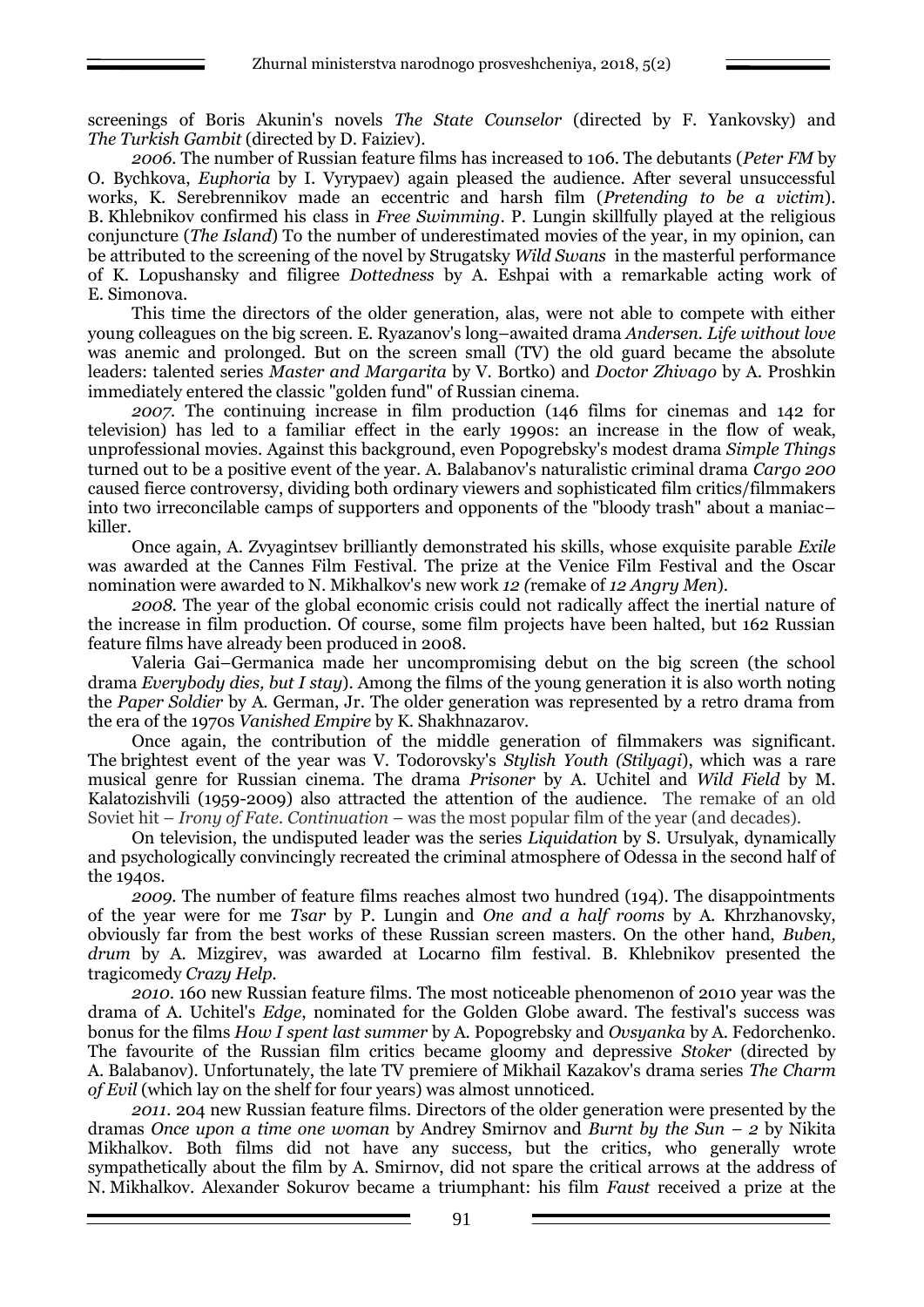Venice Film Festival. A great audience success fell to the share of the film *Vysotsky. Thank you for being alive* by Pyotr Buslov, a relatively young director. Festival success, as always, fell to the share of Andrei Zvyagintsev – his psychological drama *Elena* was, perhaps, the most significant picture of the year.

*2012.* 213 new Russian feature films. Among the older generation of films there is a parable on the military material *White Tiger* by Karen Shakhnazarov. The middle generation of the directing made the audience happy with the sports drama *Legend number 17* by Nikolai Lebedev. Relatively young directors paid public attention with melodrama *Treason* (directed by Kirill Serebrennikov), ironic dramas *Cococo* (directed by Avdotya Smirnova) and *A Long and Happy Life*  (directed by Boris Khlebnikov). Alexei Andrianov, filming the popular novel by Boris Akunin, of course, hoped that his detective "*The Spy*" would become a successful commercial project, but, despite the confident director and the participation of famous actors, the film for some reason passed through the screens without much success.

*2013*. 198 new Russian feature films. The viewers were finally able to see the long–awaited parable of Alexei German (1938–2013) *It's hard to be a god*, which was shot as long as 14 years. Konstantin Lopushansky recalled his psychological drama *Role*. Unfortunately, the film *Chagall & Malevich* by another senior director – Alexander Mitta was, in my opinion, a creative failure. Great controversy among the audience and film critics caused the movies of the middle generation – Fedor Bondarchuk (*Stalingrad*) and Alexander Veledinsky (*Geographer drank the Globe*). The younger generation of Russian directors present the satirical comedy *Bitter!* by Zhora Kryzhovnikov and erotic drama *Locust* by Yegor Baranov.

*2014*. This year was marked by a protracted crisis in Ukraine, which affected the global political situation and the political and economic life of Russia. In total, 187 new Russian feature films were released in Russia this year. Andrei Konchalovsky (*White Nights of the Postman Alexei Tryapitsyn*) and Nikita Mikhalkov (*Sunstroke*) presented their new works. Konchalovsky's film deservedly won a prize at the Venice Film Festival, but I. Bunin's prose in the interpretation of N. Mikhalkov caused fierce controversy in the journalistic community. The socially critical film *Leviathan* by Andrei Zvyagintsev also expected a surge of contradictory opinions. The young director pleased viewers and film critics with the sharp social dramas *Fool* (directed by Yuri Bykov) and *Correction Class* (directed by Ivan Tverdovsky). Unexpectedly weak was Alexei Uchitel's drama *The Eight*.

*2015.* Russia has entered a prolonged zone of sanctions pressure exerted on it by the United States and the European Union. There were 180 new Russian feature films, but there were practically no films that really became events of the year, including significant box office returns (at least none of Russia's films in 2015 could be included in the top ten hits of 2011–2019).

2016. 178 new Russian feature films. Among the artistic achievements of the year the leader, undoubtedly, was the drama *Paradise* by Andrei Konchalovsky, awarded at the film festival in Venice. Unfortunately, *Snea-kers,* the movie of another brilliant representative of the older generation of Russian directors – Sergei Solovyov – was extremely unsuccessful, as in the artistic, there and in the commercial sense. The interest of the audience and the press was aroused by the sharp story *The Crew* by Nikolai Lebedev, the musical–dramatic film about the ballet *Bolchoi Theatre* by Valery Todorovsky and the exquisite thriller *Dame Peak* by Pavel Lungin. Social criticism of Kirill Serebrennikov's *Student* caused a storm of controversy, probably comparable to the reaction to the *Leviathan* by A. Zvyagintsev.

*2017.* 170 new Russian feature films, including the sports drama *Moving Up*, which has headed the top ten most popular box office films of the decade. Russian film critics have actively supported new socially acute dramas on modern material – *"Arrhythmia*" by Boris Khlebnikov, *Nonlove* by Andrey Zvyagintsev and a finely luxurious parable by Rustam Khamdamov *The Bottomless Bag*. Russian film critics have deservedly criticized the film *Crimea* (derected by Alexey Pimanov) for its political conjuncture and very weak artistic level.

*2018.* 164 new Russian feature films, including box-office hits: the military thriller *T–34*, football drama *Coach* and the comedy *Policeman from Rublevka*. Kirill Serebrennikov's *Summer* and Alexei Fedorchenko's *Anna's War* were among the film critics' favorites. Negative reaction of the press was received by juncture movies *Crimean Bridge. Made with love!* and *Tanks*. Great interest of the audience caused TV series – satire *House arrest* by Petr Buslov and criminal drama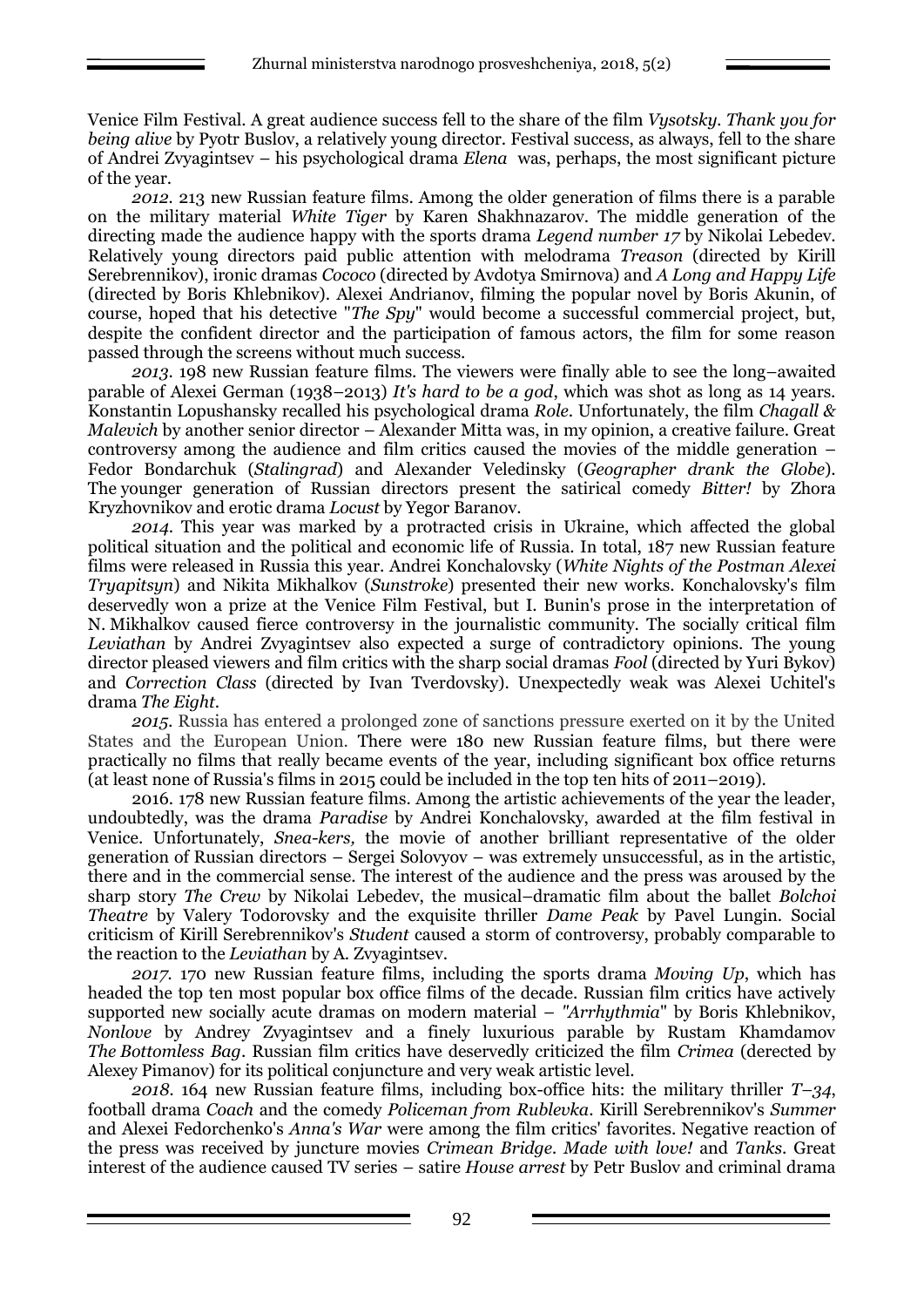*Ordinary Woman* by Boris Khlebnikov. The success of these series confirmed the trend of transition of a considerable number of Russian talented directors to television.

### **5. Conclusion**

The history of Russian cinema goes back more than a century, it knew the stages of rise and fall, ideological repression and complete creative freedom. This controversial history was studied by both Russian and foreign scientists. Of course, Soviet and Western scientists studied Soviet cinema from different ideological positions. Soviet filmmakers were generally active in supporting socialist realism in cinema, while Western scholars, on the contrary, rejected this method and paid great attention to the Soviet film avant-garde of the 1920s. After the collapse of the Soviet Union, the situation changed: Russian and foreign film historians began to study cinema in a similar methodological manner, focusing on both ideological and socio-cultural aspects of the cinematographic process.

#### **References**

Arcus, 2001 – *Arcus, L*. (2001). Modern History of Russian Cinema. 1986-2000. St. Petersburg: Seance.

Barna, 1973 – *Barna, I.* (1973). Eisenstein. Bloomington: Indiana University Press.

Beumers, 1999 – *Beumers, B.* (1999). Russia on reels: the Russian idea in Post-Soviet cinema. London - New York: I.B. Tauris Publishers.

Beumers, 2005 – *Beumers, B*. (2005). Nikita Mikhalkov. London: I.B. Tauris.

Beumers, 2007 – *Beumers, B.* (ed) (2007). 24 Frames: The Cinema of Russia and the Former Soviet Union. London: Wallflower Press.

Birkos, 1976 – *Birkos, A.S.* (1976). Soviet cinema: directors and films. Hamden, Conn.: Archon Books.

Bordwell, 1993 – *Bordwell, D*. (1993). The Сinema of Eisenstein. Cambridge, Mass.: Harvard University Press.

Brashinsky, Horton, 1994 – *Brashinsky, M., Horton, A*. (1994). Russian critics on the cinema of glasnost. Cambridge – New York: Cambridge University Press.

Christie, Taylor, 1993 – *Christie, I, Taylor, R.* (1993). Eisenstein rediscovered, Soviet cinema. London - New York: Routledge, 1993.

Cohen, 1974 – *Cohen, L.H.* (1974). The cultural-political traditions and developments of the Soviet cinema, 1917-1972. New York: Arno Press.

Condee, 2009 – *Condee, N.* (2009). Imperial trace: recent Russian cinema. Oxford: Oxford University Press, 361 p.

Fomin, 1996 – *Fomin, V.I.* (1996). Cinema and power. Moscow: Continent.

Fomin, Deryabin, 2016 – *Fomin, V., Deryabin, A*. (2016). Chronicle of Russian cinema. 1965- 1991. In 5 vol. Moscow: Rehabilitation.

Gillespie, 2003 – *Gillespie, D.* (2003). Russian Cinema. New York: Longman.

Ginzburg, 1963 – *Ginzburg, S.S*. (1963). Cinematography of pre-revolutionary Russia. Moscow: Art, 463 p.

Ginzburg, Dolinskiy et al., 1969-1978 – *Ginzburg, S.S., Dolinskiy, I.L. et al.* (1969-1978). History of Soviet Cinema. Moscow: Art.

Golovskoy, Rimberg, 1986 – *Golovskoy, V., Rimberg, J.* (1986). Behind the Soviet Screen. Ann Arbor: Ardis.

Graschenkova, 2014 – *Graschenkova, I.N*. (2014). Film Anthropology XX/20. Moscow: Chelovek, 341 p.

Grashchenkova, Fomin, 2016 – *Grashchenkova, I.N., Fomin, V.I.* (2016). History of Russian cinema. Moscow: Canon +.

Hashamova, 2007 – *Hashamova, Y.* (2007). Pride and Panic. Russian Imagination of the West in Post-Soviet Film. Bristol: Intellect Books, 144 p.

Horton, 1993 – *Horton, A.* (ed.) (1993). Inside Soviet Film Satire: Laughter with a Lash. N.Y.: Cambridge University Press.

Hutchings, Vernitski, 2005 – *Hutchings, S., Vernitski, A*. (eds) (2005). Russian and Soviet Film Adaptations of Literature, 1900-2001. Screening the Word. London: Routledge.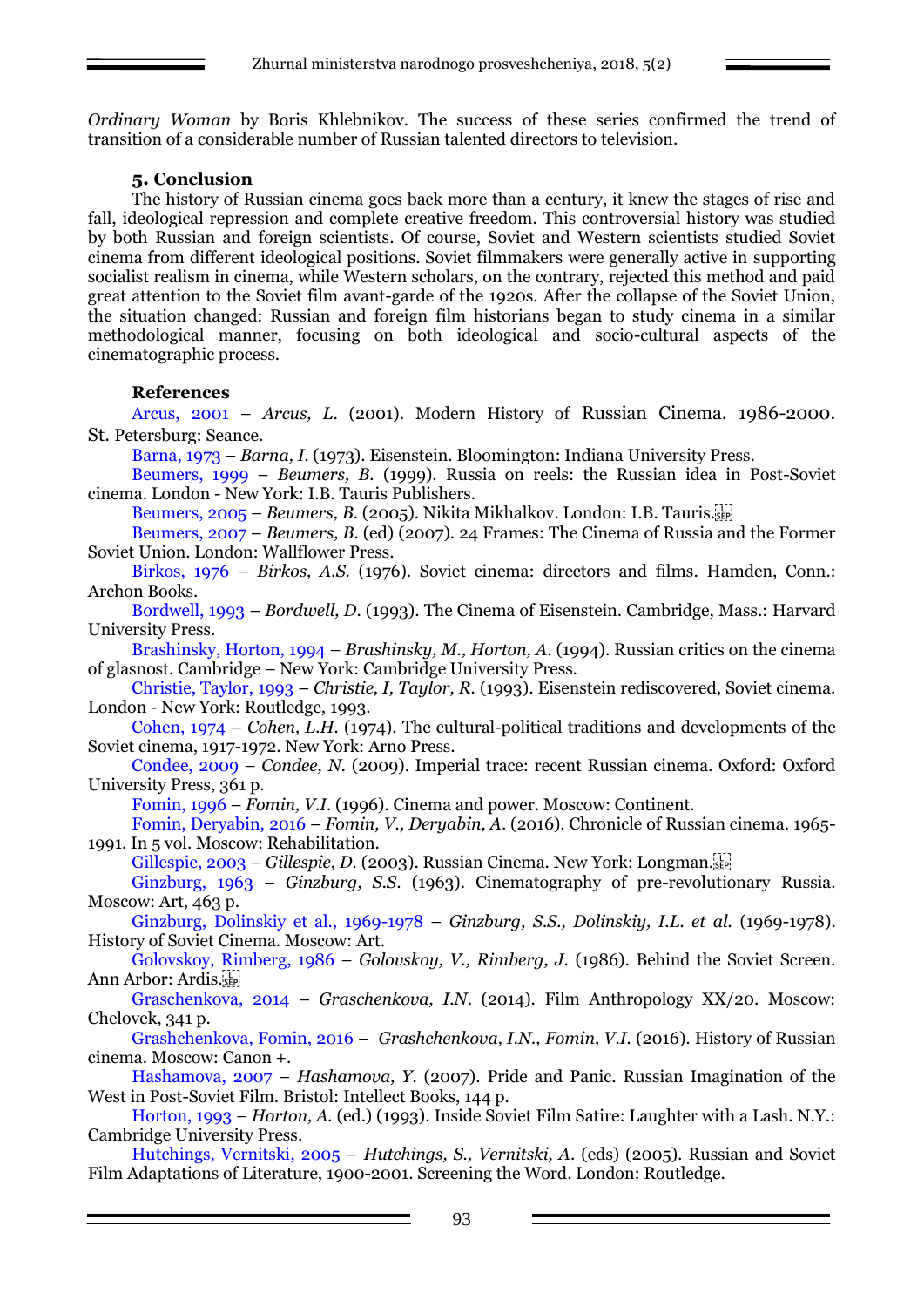Johnson, Graham, 1994 – *Johnson, V.T., Graham, G.* (1994). The Films of Andrei Tarkovsky: a visual fugue, Bloomington: Indiana University Press.

Kenez, 1992 – *Kenez, P.* (1992). Cinema and Soviet Society, 1917-1953. Cambridge: Cambridge University Press.

Kenez, 2001 – *Kenez, P.* (2001). Cinema and Soviet society from the revolution to the death of Stalin. London -New York New York: I.B. Tauris.

Khrenov, 2008 – Khrenov, N.A. (2008). Images of the great breakup. Cinema in the context of the change of the cultural cycles. Moscow: Progress-tradition.

Kovalov, 2016 – *Kovalov, O.A.* (2016). Stadies of the Strange. St. Petersburg: Seance.

Laurent, 2000 – *Laurent, N.* (2000). L'oeil du Kremlin: cinema et censure en URSS sous Staline. Toulouse: Privat.

Lawton, 1992 – *Lawton, A.* (1992). Kinoglasnost: Soviet cinema in our time. Cambridge - New York: Cambridge University Press, 1992.

Lawton, 1992 – *Lawton, A*. (1992). The Red Screen. Politics, society, art in Soviet cinema. London and New York: Routledge, 373 p.

Le Fanu, 1987 – *Le Fanu, M.* (1987). The cinema of Andrei Tarkovsky. London: British Film Institute.sip

Leyda, 1983 – *Leyda, J.* (1983). Kino: a history of the Russian and Soviet film. N.J.: Princeton University Press, 1983.

MacFadyen, 2003 – *MacFadyen, D.* (2003). The Sad Comedy of El'dar Riazanov. Montreal and London: McGill-Queen's University Press.

Margolit, 2012 – Margolit, E.Y. (2012). Alive and dead: Notes on the history of Soviet cinema of 1920-1960s. St. Petersburg: Séance, 560 с.

Marshall, 1983 – *Marshall, H.* (1983). Masters of the Soviet cinema; crippled creative biographies. London - Boston: Routledge & K. Paul.

Martin, 1993 – *Martin, M.* (1993). Le cinema sovietique: de Khrouchtchev á Gorbatchev, 1955-1992. Histoire et thâeorie du cinâema. Lausanne: Age d'homme.

Miller, 2006 – *Miller, J.* (2006). Soviet Cinema, 1929-41: The Development of Industry and Infrastructure. *Europe Asia Studies,* 58-1: 103-124.

Miller, 2009 – *Miller, J.* (2009). Soviet Cinema: Politics and Persuasion under Stalin.  $\frac{1}{25}$ London and New York: I.B. Tauris, 222 p.

Moskvina-Yashchenko, 2017 – *Moskvina-Yashchenko, T.V*. (2017). Sketches of the latest history of Russian cinema: 90s and zeroes. Moscow: Bjork, 578 p.

Norris, 2012 – *Norris, S.M.* (2012). Blockbuster History in the New Russia. Movies, Memory, and Patriotism, Bloomington: Indiana University Press, 406 p.

Nowell-Smith, 1996 – *Nowell-Smith, G.* (ed.) (1996). The Oxford History of World Cinema. New York: Oxford University Press, 342 p.

Rimberg, 1973 – *Rimberg, J.* (1973). The Motion Picture in the Soviet Union, 1918-1952: a sociological analysis. New York: Arno Press.

Rollberg, 2009 – *Rollberg, P.* (2009). Historical Dictionary of Russian and Soviet Cinema. Lanham-Toronto: The Scarecrow Press, Inc., 793 p.

Salynsky, 2009 – *Salynsky, D.A*. (2009). Tarkovsky's Cinema Hermetic. Moscow: Quadriga.

Schmulevitch, 1996 – *Schmulevitch, É.* (1996). Réalisme socialiste et cinéma: Le cinéma stalinien (1928-1941). Paris: Editions L'Harmattan.

Séance, 2018 – *Seance* (2018). Scientific and educational Internet project "Chapaev": History of cinema in the history of the country. History of the country in the history of cinema. St.Petersburg.<https://chapaev.media/>

Shaw, 2013 – *Shaw, T.* (2013). Cinema, Television and the Cold War. Introduction. *Journal of British Cinema and Television*, 10-1: 1-6.

Shlapentokh, 1993 – *Shlapentokh, D. and V.* (1993). Soviet Cinematography, 1918-1991: Ideological Conflict and Social Reality. New York: A. de Gruyter.

Strada, Troper, 1997 – *Strada, M., Troper, H.* (1997). Friend or foe? Russians in American film and foreign policy, 1933-1991. Lanham - London: Scarecrow Press.

Taylor, 1982 – *Taylor, R.* (1982) The Poetics of Cinema. Oxford: RPT Publ.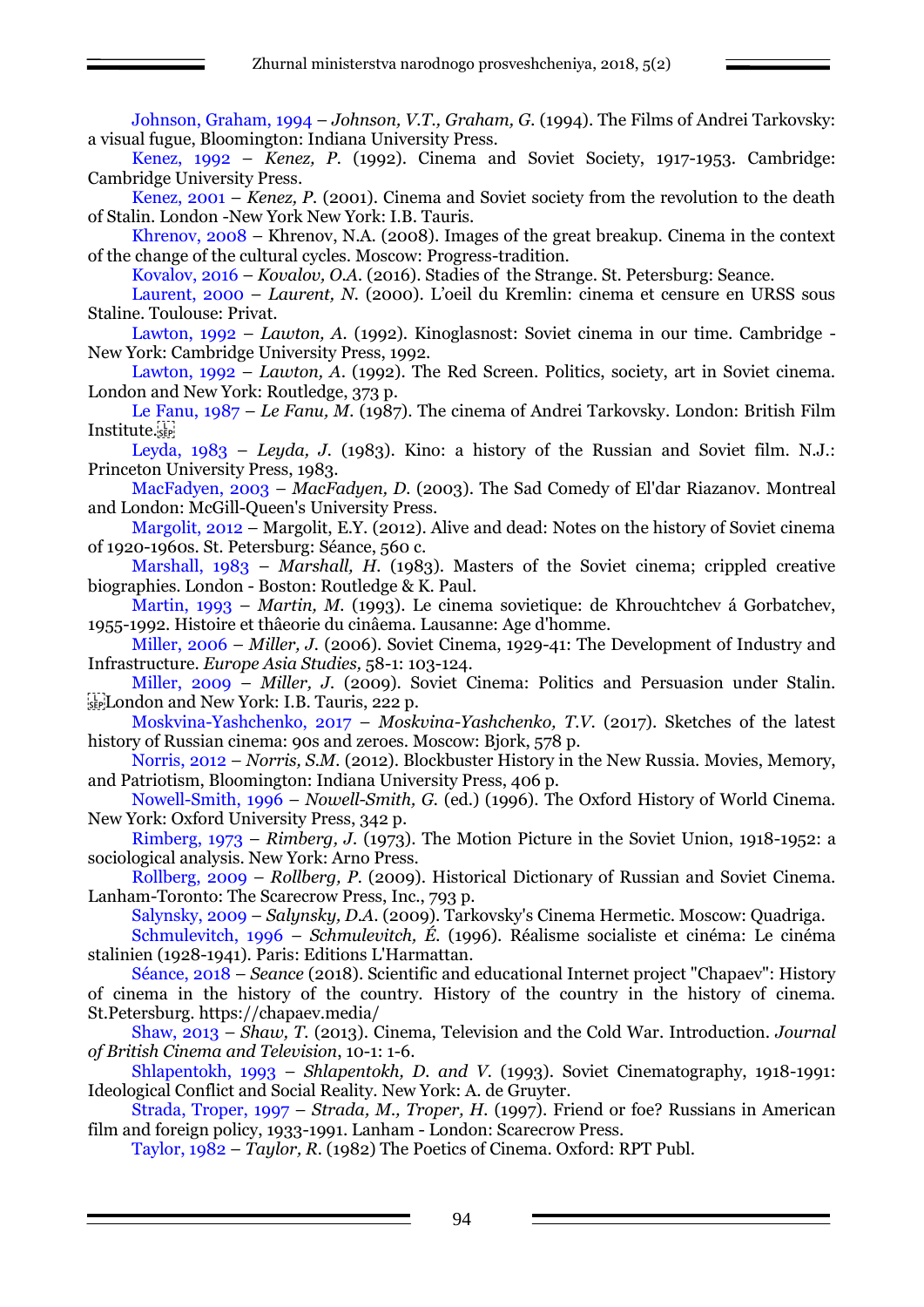Taylor, 1983 – *Taylor, R.* (1983). A 'Cinema for the Millions': Soviet Socialist Realism and the Problem of Film Comedy. *Journal of Contemporary History*, 18: 439-61.

Taylor, Christie, 1988 – *Taylor, R., Christie, I*. (eds) (1988). The Film Factory. Russian and Soviet Cinema in Documents 1896-1939. London and New York: Routledge.

Taylor, Christie, 1991 – *Taylor, R. and Christie, I*. (eds) (1991). Inside the Film Factory. New Approaches to Russian and Soviet Cinema. London and New York: Routledge.

Taylor, Spring, 1993 – *Taylor, R, Spring, D.* (eds) (1993). Stalinism and Soviet Cinema. London: Routledge.

Taylor, Spring, 1993 – *Taylor, R. and Spring, D.W.* (1993). Stalinism and Soviet cinema, Soviet cinema. London - New York: Routledge.

Troyanovsky, 2002 – *Troyanovsky, V.* (ed.) (2002). Thaw in Cinema. Moscow: Continent.

Van Gorp, 2011 – *Van Gorp, J.* (2011). Inverting film policy: film as nation builder in post-Soviet Russia, 1991-2005. *Media Culture Society*, 33-2: 243-258.

Widdis, 2003 – *Widdis, E.* (2003). Visions of a New Land. Soviet Film from the Revolution to the Second World War. New Haven & London: Yale University Press, 258 p.

Youngblood, 1992 – *Youngblood, D.* (1992). Movies for the masses: popular cinema and Soviet society in the 1920s. Cambridge – New York: Cambridge University Press.

Youngblood, 2007 – *Youngblood, D.* (2007). Russian War Films: On the Cinema Front, 1914- 2005. Lawrence: University Press of Kansas.

Youngblood, 2012 – *Youngblood, D.* (2012). Apocalyptic Visions of the Great Patriotic War: Elem Klimov's Come and See. *Perspectives on History,* 3: 23-24.

Zhabsky, 2009 – *Zhabsky, M.I.* (2009). Sociocultural drama of cinematography. Analytical Chronicle 1969-2005. Moscow: Canon+, Rehabilitation.

Zhdan, 1969 – *Zhdan, V.N.* (Ed.) (1969). Brief History of Soviet Cinema. Moscow: Art, 616 p. Zorkaya, 2014 – *Zorkaya, N.M*. (2014). History of the national cinema. XX century. Moscow: White City.

# **Attachment**

*Hit parade of Russian cinema of the 1930s*

Alas, no precise data. However, there is no doubt that the following movies are almost certainly included in the top ten hits of the decade (according to the release date)

*The Way to Life* (1931) by Nikolai Eck *Funny guys* (1934) by Grigory Alexandrov *Chapaev* (1934) by Vasiliev Brothers *Youth of Maxim* (1934) by Grigory Kozintsev and Leonid Trauberg *Dashless* (1936) by Yakov Protazanov *Circus* (1936) by Grigory Alexandrov *Volga–Volga* (1938) by Grigory Alexandrov *Alexander Nevsky* (1938) by Sergei Eisenstein *A foundling* (1939) by Tatyana Lukashevich *Tractor Drivers* (1939) by Ivan Pyryev

*Hit parade of Russian cinema of the 1940s*  (the total number of viewers for the first year of the film screening)

1. *Young Guard* (1948) by Sergey Gerasimov, 42.4 millions.

2. *The fall of Berlin* (1949) by Mikhail Chiaureli, 38.4 millions.

3. *The Tale of the Siberia* (1948) by Ivan Pyryev, 33.8 millions.

4. *Star* (1949) by Alexander Ivanov, 28.9 million.

5. *At six o'clock in the evening after the war* (1944) by Ivan Pyryev, 26.1 millions.

6. *Meeting on the Elbe* (1949) by Grigory Alexandrov, 24.2 millions.

7. *Rainbow* (1944) by Mark Donskoy, 23.7 millions.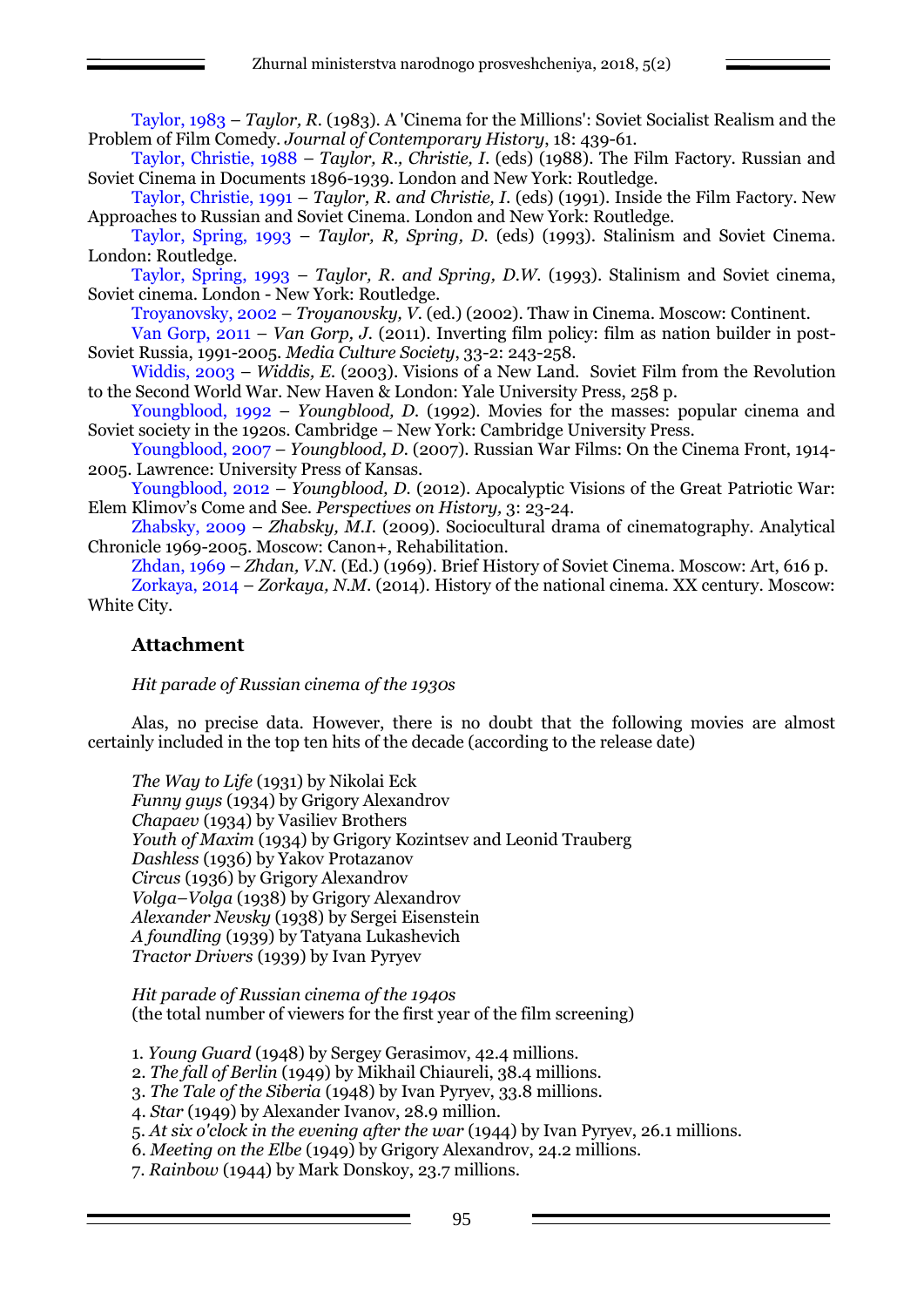8. *Stone flower* (1946) by Alexander Ptushko, 23.1 millions.

9. *Arinka* (1940) by Yuri Musicant & Nadezhda Kosheverova, 22.9 millions.

10. *The scout's feat* (1947) by Boris Barnet, 22.3 millions.

*Hit parade of Russian cinema of the 1950s*

1. *Silent Don* (1957) by Sergei Gerasimov, 46.9 millions.

2. *Lubov Yarovaya* (1953) by Jan Frid, 46.4 millions.

3. *Above Tissa* (1958) by Dmitry Vasilyev, 45.7 millions.

4. *Carnival Night* (1956) by Eldar Ryazanov, 45.6 millions.

5. *Marriage to a dowry* (1953) by Tatyana Lukashevich & Boris Ravenskikh, 45.3 millions.

6. *Outpost in the mountains* (1953) by Konstantin Yudin, 44,8 millions.

7. *Ivan Brovkin on the virgin lands* (1959) by Ivan Lukinsky, 44.6 millions.

8. *Brave people* (1950) by Konstantin Yudin, 41.2 millions.

9. *Kuban Cossacks* (1950) by Ivan Pyryev, 40.6 millions.

10. *Soldier Ivan Brovkin* (1955) by Ivan Lukinsky, 40.3 millions.

*Hit parade of Russian cinema of the 1960s*

1. *Diamond Hand* (1969) by Leonid Gaidai. 76.7 millions.

2. *Caucasian prisoner* (1967) by Leonid Gaidai, 76.5 millions.

3. *Wedding in Malinovka* (1967) by Andrei Tutyshkin, 74.6 millions.

4. *Operation "Y" and other adventures of Shurik* (1965) by Leonid Gaidai, 69.6 millions.

5. *Shield and Sword* (1968) by Vladimir Basov, 68.3 millions.

6. *New Adventures of the Elusive* (1969) by Edmond Keosayan, 66.2 millions.

7. *Amphibian Man* (1962) by Gennady Kazansky & Vladimir Chebotarev, 65.4 millions.

8. *War and Peace* (1966) by Sergei Bondarchuk, 58 millions.

9. *Strong in spirit* (1968) by Victor Georgiev, 55.2 millions.

10. *Elusive Avengers* (1967) by Edmond Keosayan, 54.5 millions.

*Hit parade of Russian cinema of the 1970s*

1. *And the dawns here are quiet...* (1973) by Stanislav Rostotsky, 66.0 millions.

2. *Gentlemen of good luck* (1972) by Alexander Sery, 65.0 millions.

3. *The Tabor goes into the sky* (1976) by Emil Lotyanu, 64.9 millions.

4. *Red Kalina* (1974) by Vasily Shukshin, 62.5 millions.

5. *Afonya* (1975) by Georgy Danelia, 62.2 millions.

6. *Crown of the Russian Empire, or Elusive again* (1973) by Edmond Keosayan,60.8 millions.

7. *Ivan Vasilyevich changes his profession* (1973) by Leonid Gaidai, 60.7 millions.

8. *Stepmother* (1974) by Oleg Bondarev, 59.4 millions.

9. *Service Romance* (1978) by Eldar Ryazanov, 58.4 millions.

10. *Destiny* (1978) of Evgeny Matveyev, 57.8 millions.

*Hit parade of Russian cinema of the 1980s*

1. *Pirates of the 20th century* (1980) by Boris Durov, 87.6 millions.

2. *Moscow does not believe in the tears* (1980) by Vladimir Menshov, 84.4 millions.

3. *Crew* (1980) by Alexander Mitta, 71.1 millions.

4. *Little Vera* (1988) by Vasily Pichula, 56.0 millions.

5. *Sportloto–82* (1982) by Leonid Gaidai, 55.2 millions.

6. *Petrovka, 38* (1980) by Boris Grigoriev, 53.4 millions.

7. *A man from Boulevard des Capucins* (1987) ny Alla Surikova, 50.6 millions.

8. *Tehran–43* (1981) by Alexander Alov & Vladimir Naumov, 47.5 millions.

9. *The most charming and attractive* (1985) by Gerald Bezhanov, 44.9 millions.

10. *Love and pigeons* (1984) of Vladimir Menshov, 44.5 millions.